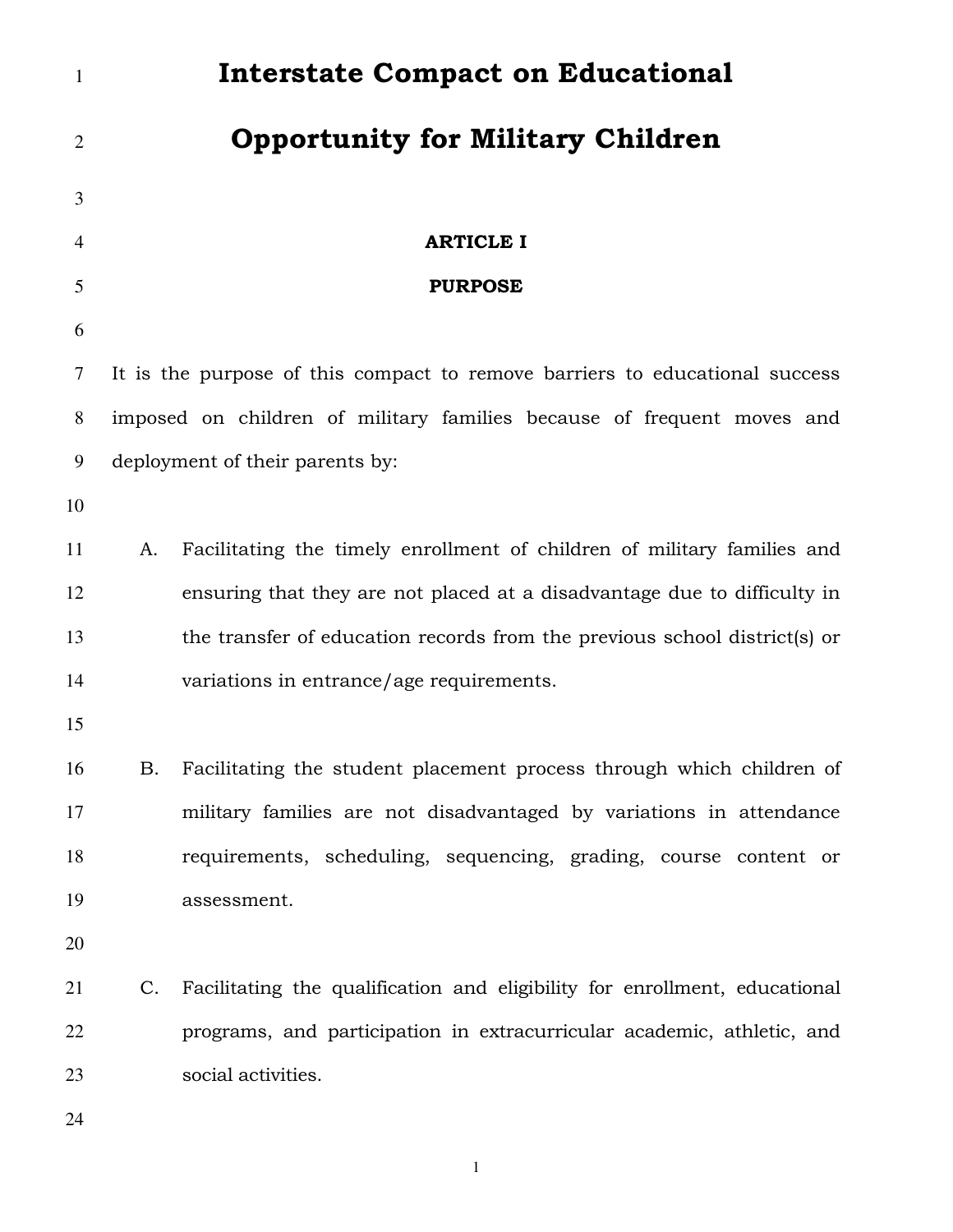| $\mathbf{1}$ | D. | Facilitating the on-time graduation of children of military families.   |
|--------------|----|-------------------------------------------------------------------------|
| $\mathbf{2}$ |    |                                                                         |
| 3            | Ε. | Providing for the promulgation and enforcement of administrative rules  |
| 4            |    | implementing the provisions of this compact.                            |
| 5            |    |                                                                         |
| 6            | F. | Providing for the uniform collection and sharing of information between |
| 7            |    | and among member states, schools and military families under this       |
| 8            |    | compact.                                                                |
| 9            |    |                                                                         |
| 10           | G. | Promoting coordination between this compact and other compacts          |
| 11           |    | affecting military children.                                            |
| 12           |    |                                                                         |
| 13           | Η. | Promoting flexibility and cooperation between the educational system,   |
| 14           |    | parents and the student in order to achieve educational success for the |
| 15           |    | student.                                                                |
| 16           |    |                                                                         |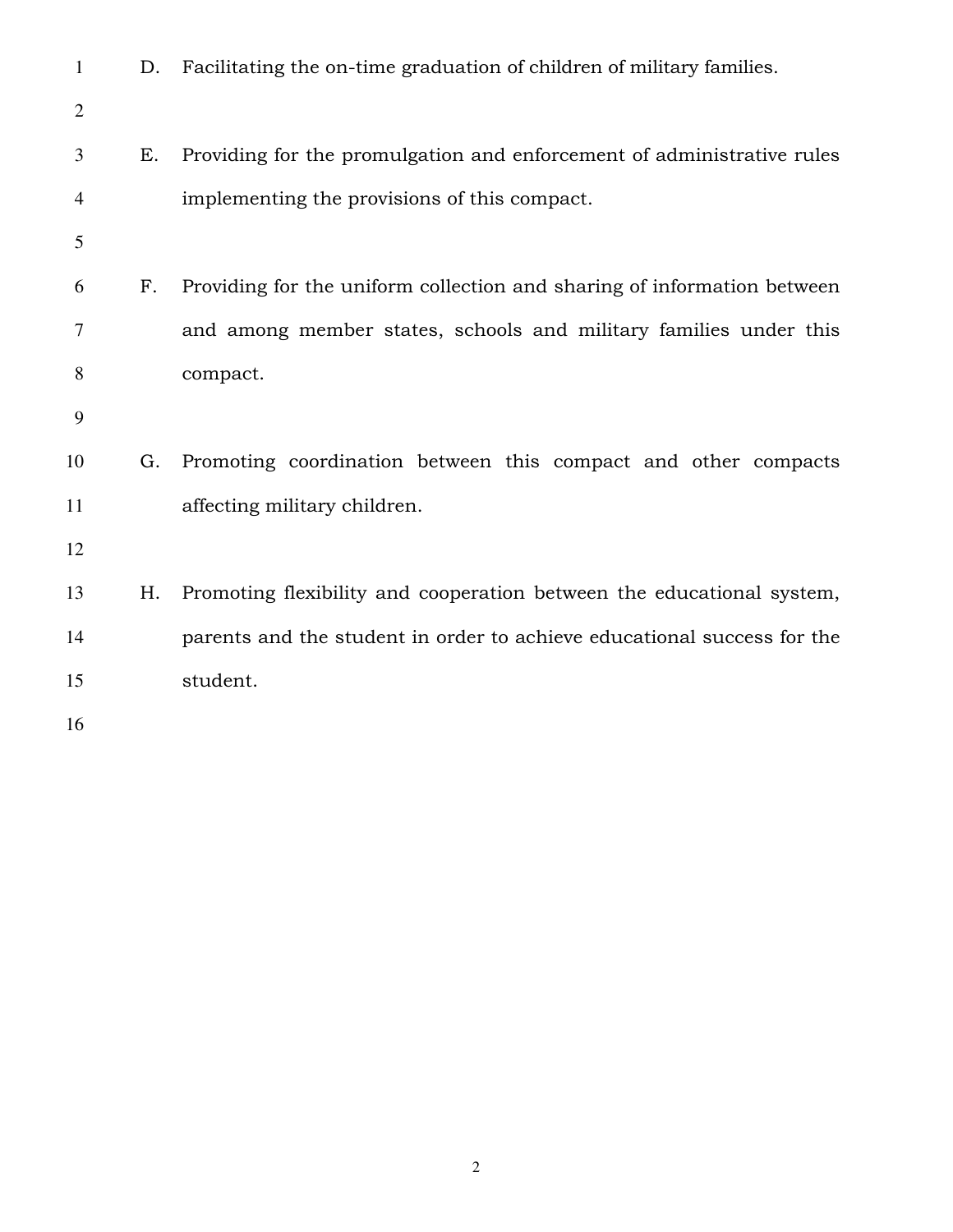| $\mathbf{1}$   |               | <b>ARTICLE II</b>                                                         |
|----------------|---------------|---------------------------------------------------------------------------|
| $\overline{2}$ |               | <b>DEFINITIONS</b>                                                        |
| 3              |               |                                                                           |
| 4              |               | As used in this compact, unless the context clearly requires a different  |
| 5              | construction: |                                                                           |
| 6              |               |                                                                           |
| 7              | A.            | "Active duty" means: full-time duty status in the active uniformed        |
| 8              |               | service of the United States, including members of the National Guard     |
| 9              |               | and Reserve on active duty orders pursuant to 10 U.S.C. Section 1209      |
| 10             |               | and 1211.                                                                 |
| 11             |               |                                                                           |
| 12             | Β.            | "Children of military families" means: a school-aged child(ren), enrolled |
| 13             |               | in Kindergarten through Twelfth $(12th)$ grade, in the household of an    |
| 14             |               | active duty member.                                                       |
| 15             |               |                                                                           |
| 16             |               | C. "Compact commissioner" means: the voting representative of each        |
| 17             |               | compacting state appointed pursuant to Article VIII of this compact.      |
| 18             |               |                                                                           |
| 19             | D.            | "Deployment" means: the period one (1) month prior to the service         |
| 20             |               | members' departure from their home station on military orders though      |
| 21             |               | six (6) months after return to their home station.                        |
| 22             |               |                                                                           |
| 23             | Е.            | "Education(al) records" means: those official records, files, and data    |
| 24             |               | directly related to a student and maintained by the school or local       |
| 25             |               | education agency, including but not limited to records encompassing       |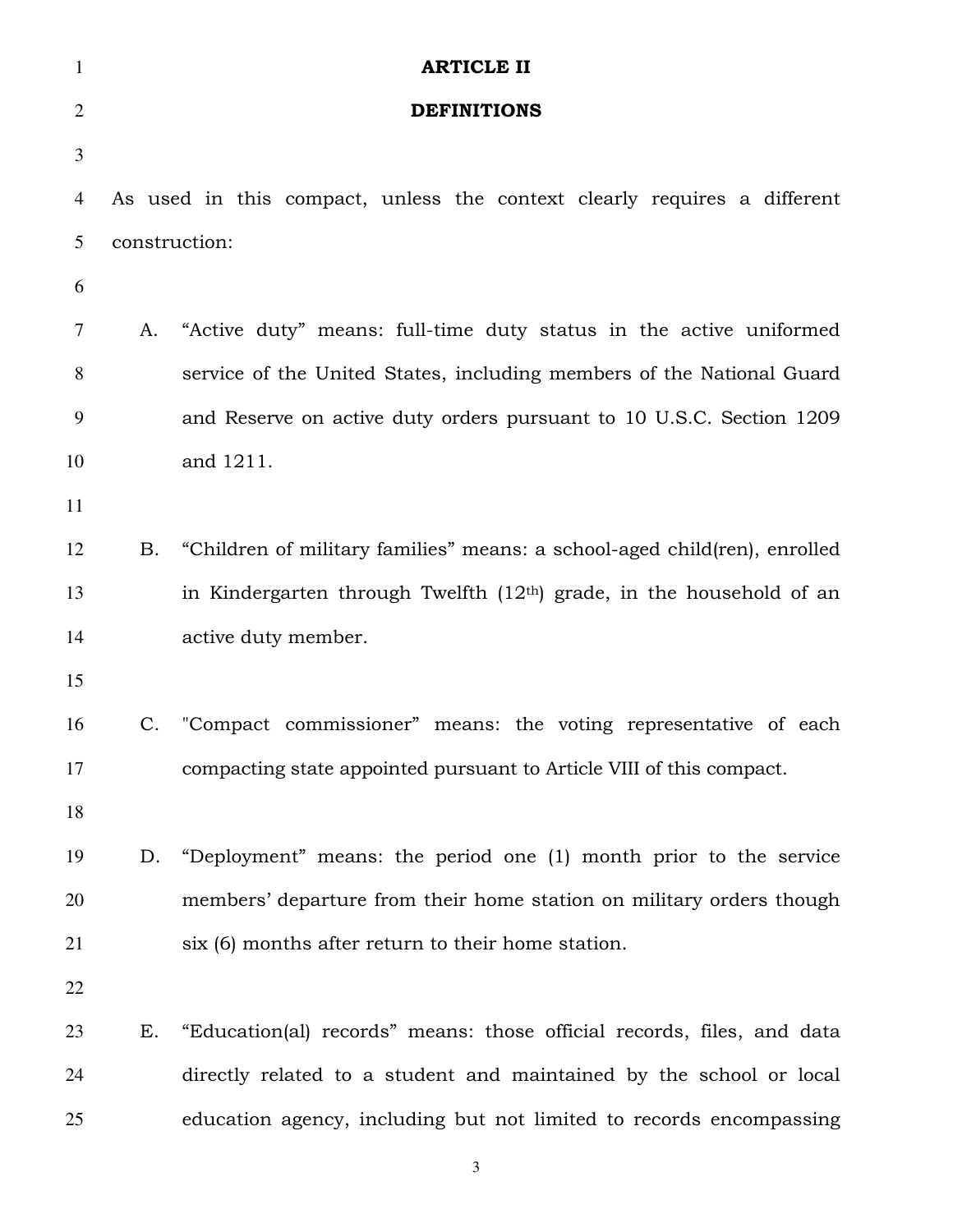all the material kept in the student's cumulative folder such as general identifying data, records of attendance and of academic work completed, records of achievement and results of evaluative tests, health data, disciplinary status, test protocols, and individualized education programs.

F. "Extracurricular activities" means: a voluntary activity sponsored by the school or local education agency or an organization sanctioned by the local education agency. Extracurricular activities include, but are not limited to, preparation for and involvement in public performances, contests, athletic competitions, demonstrations, displays, and club activities.

G. "Interstate Commission on Educational Opportunity for Military Children" means: the commission that is created under Article IX of this compact, which is generally referred to as Interstate Commission.

H. "Local education agency" means: a public authority legally constituted by the state as an administrative agency to provide control of and 20 direction for Kindergarten through Twelfth  $(12<sup>th</sup>)$  grade public educational institutions.

I. "Member state" means: a state that has enacted this compact.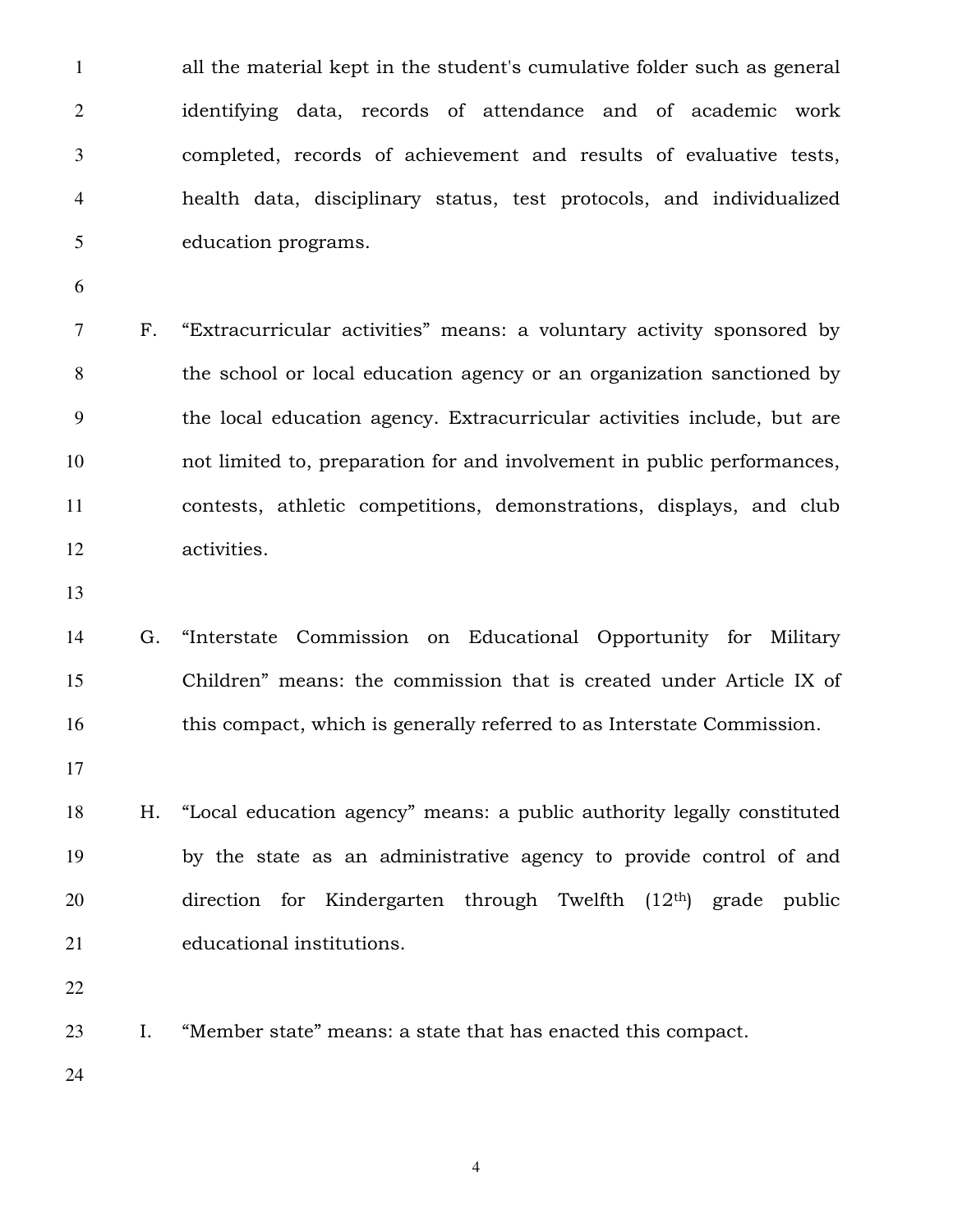J. "Military installation" means: means a base, camp, post, station, yard, center, homeport facility for any ship, or other activity under the jurisdiction of the Department of Defense, including any leased facility, which is located within any of the several States, the District of Columbia, the Commonwealth of Puerto Rico, the U.S. Virgin Islands, Guam, American Samoa, the Northern Marianas Islands and any other U.S. Territory. Such term does not include any facility used primarily for civil works, rivers and harbors projects, or flood control projects. K. "Non-member state" means: a state that has not enacted this compact. L. "Receiving state" means: the state to which a child of a military family is sent, brought, or caused to be sent or brought. M. "Rule" means: a written statement by the Interstate Commission promulgated pursuant to Article XII of this compact that is of general applicability, implements, interprets or prescribes a policy or provision of the Compact, or an organizational, procedural, or practice requirement of the Interstate Commission, and has the force and effect of statutory law in a member state, and includes the amendment, repeal, or suspension of an existing rule. N. "Sending state" means: the state from which a child of a military family is sent, brought, or caused to be sent or brought.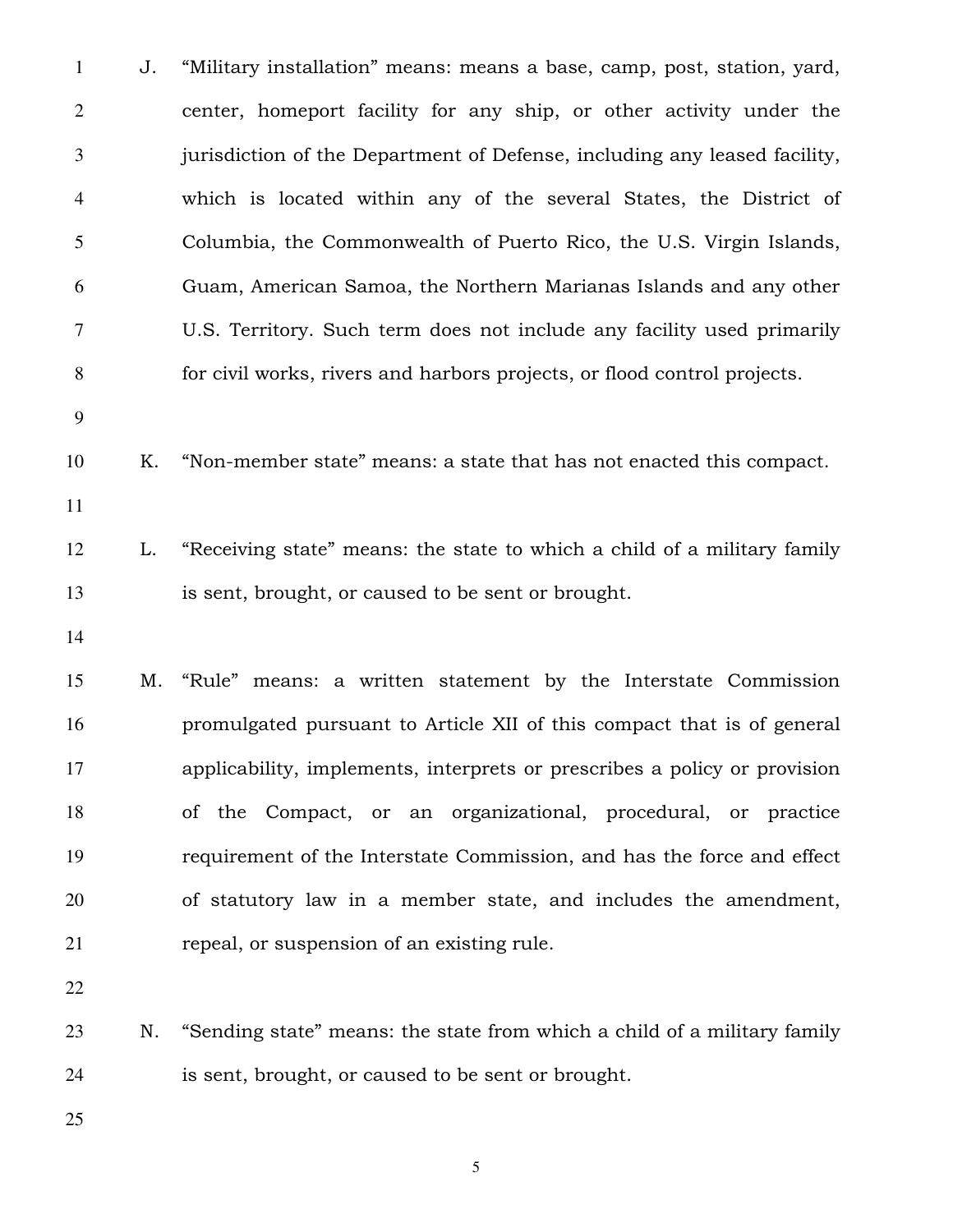| $\mathbf{1}$   | Ο. | "State" means: a state of the United States, the District of Columbia,  |
|----------------|----|-------------------------------------------------------------------------|
| $\overline{2}$ |    | the Commonwealth of Puerto Rico, the U.S. Virgin Islands, Guam,         |
| 3              |    | American Samoa, the Northern Marianas Islands and any other U.S.        |
| 4              |    | Territory.                                                              |
| 5              |    |                                                                         |
| 6              | Ρ. | "Student" means: the child of a military family for whom the local      |
| 7              |    | education agency receives public funding and who is formally enrolled   |
| 8              |    | in Kindergarten through Twelfth $(12th)$ grade.                         |
| 9              |    |                                                                         |
| 10             | Q. | "Transition" means: 1) the formal and physical process of transferring  |
| 11             |    | from school to school or 2) the period of time in which a student moves |
| 12             |    | from one school in the sending state to another school in the receiving |
| 13             |    | state.                                                                  |
| 14             |    |                                                                         |
| 15             | R. | "Uniformed service(s)" means: the Army, Navy, Air Force, Marine Corps,  |
| 16             |    | Coast Guard as well as the Commissioned Corps of the National           |
| 17             |    | Oceanic and Atmospheric Administration, and Public Health Services.     |
| 18             |    |                                                                         |
| 19             | S. | "Veteran" means: a person who served in the uniformed services and      |
| 20             |    | who was discharged or released there from under conditions other than   |
| 21             |    | dishonorable.                                                           |
| 22             |    |                                                                         |
|                |    |                                                                         |

 $\overline{6}$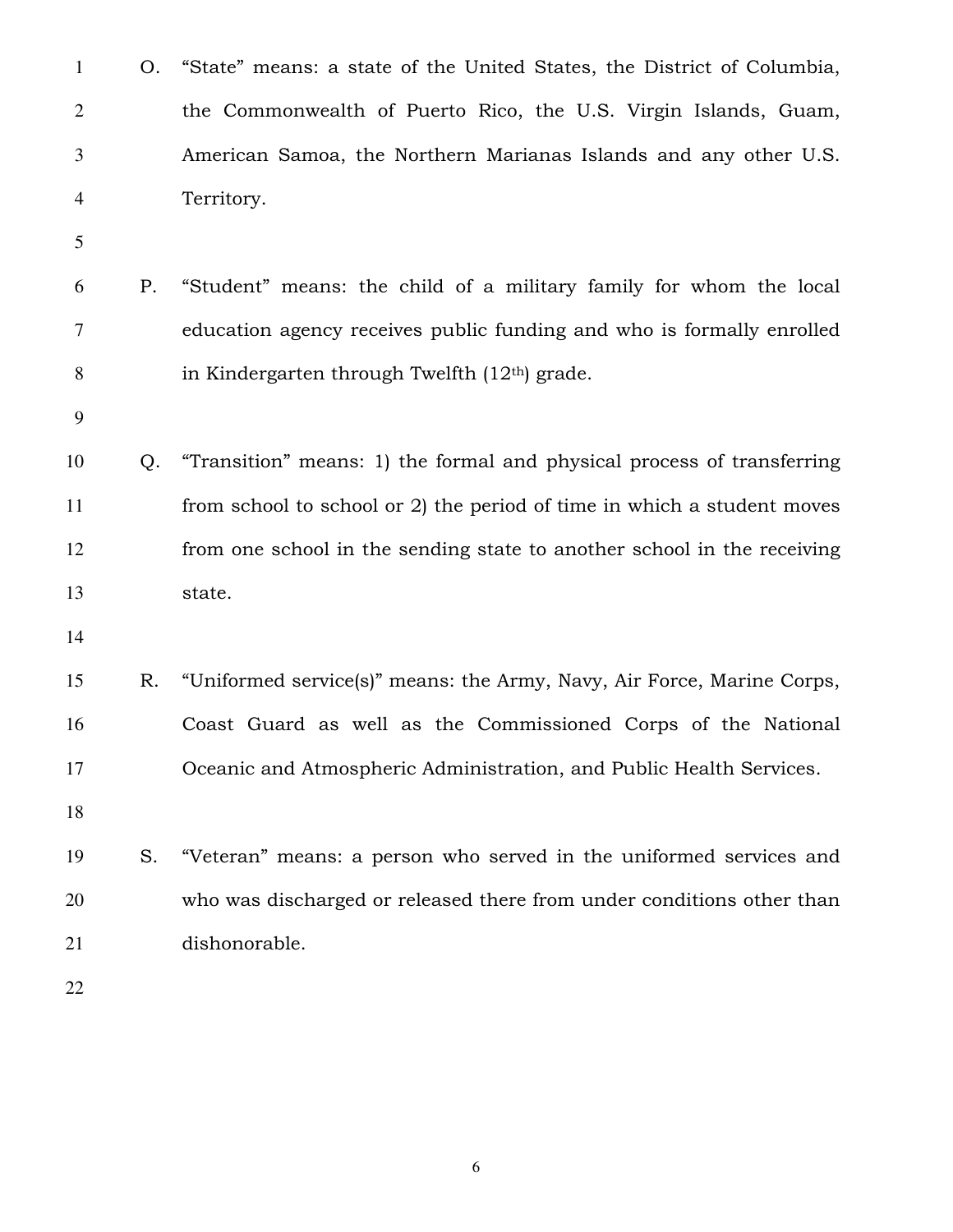| $\mathbf{1}$   |    | <b>ARTICLE III</b>                                                     |
|----------------|----|------------------------------------------------------------------------|
| $\overline{2}$ |    | <b>APPLICABILITY</b>                                                   |
| 3              |    |                                                                        |
| 4              | A. | Except as otherwise provided in Section B, this compact shall apply to |
| 5              |    | the children of:                                                       |
| 6              |    | active duty members of the uniformed services as defined in<br>1.      |
| 7              |    | this compact, including members of the National Guard and              |
| 8              |    | Reserve on active duty orders pursuant to 10 U.S.C. Section            |
| 9              |    | 1209 and 1211;                                                         |
| 10             |    | members or veterans of the uniformed services who are severely<br>2.   |
| 11             |    | injured and medically discharged or retired for a period of one        |
| 12             |    | (1) year after medical discharge or retirement; and                    |
| 13             |    | 3.<br>members of the uniformed services who die on active duty or as   |
| 14             |    | a result of injuries sustained on active duty for a period of one      |
| 15             |    | (1) year after death.                                                  |
| 16             |    |                                                                        |
| 17             | Β. | The provisions of this interstate compact shall only apply to local    |
| 18             |    | education agencies as defined in this compact.                         |
| 19             |    |                                                                        |
| 20             | C. | The provisions of this compact shall not apply to the children of:     |
| 21             |    | inactive members of the national guard and military reserves;<br>1.    |
| 22             |    | 2.<br>members of the uniformed services now retired, except as         |
| 23             |    | provided in Section A;                                                 |
| 24             |    | veterans of the uniformed services, except as provided in<br>3.        |
| 25             |    | Section A; and                                                         |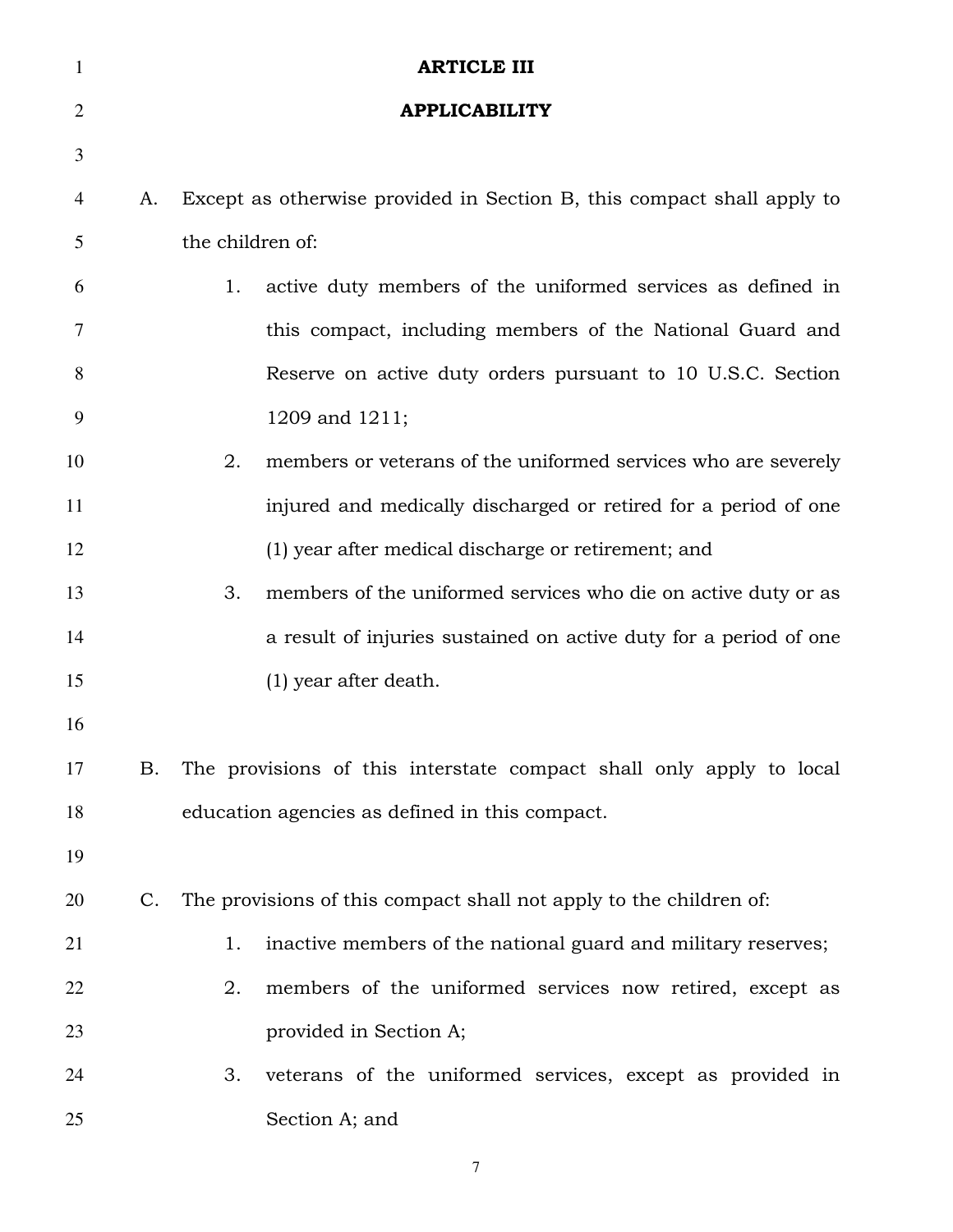| $\mathbf{1}$   |    | other U.S. Dept. of Defense personnel and other federal<br>4.           |
|----------------|----|-------------------------------------------------------------------------|
| $\overline{2}$ |    | agency civilian and contract employees not defined as active            |
| 3              |    | duty members of the uniformed services.                                 |
| $\overline{4}$ |    |                                                                         |
| 5              |    | <b>ARTICLE IV</b>                                                       |
| 6              |    | EDUCATIONAL RECORDS & ENROLLMENT                                        |
| 7              |    |                                                                         |
| 8              | Α. | Unofficial or "hand-carried" education records - In the event that      |
| 9              |    | official education records cannot be released to the parents for the    |
| 10             |    | purpose of transfer, the custodian of the records in the sending state  |
| 11             |    | shall prepare and furnish to the parent a complete set of unofficial    |
| 12             |    | educational records containing uniform information as determined by     |
| 13             |    | the Interstate Commission. Upon receipt of the unofficial education     |
| 14             |    | records by a school in the receiving state, the school shall enroll and |
| 15             |    | appropriately place the student based on the information provided in    |
| 16             |    | the unofficial records pending validation by the official records, as   |
| 17             |    | quickly as possible.                                                    |
| 18             |    |                                                                         |
| 19             | B. | Official education records/transcripts - Simultaneous<br>with the       |

enrollment and conditional placement of the student, the school in the receiving state shall request the student's official education record from 22 the school in the sending state. Upon receipt of this request, the school in the sending state will process and furnish the official education records to the school in the receiving state within ten (10) days or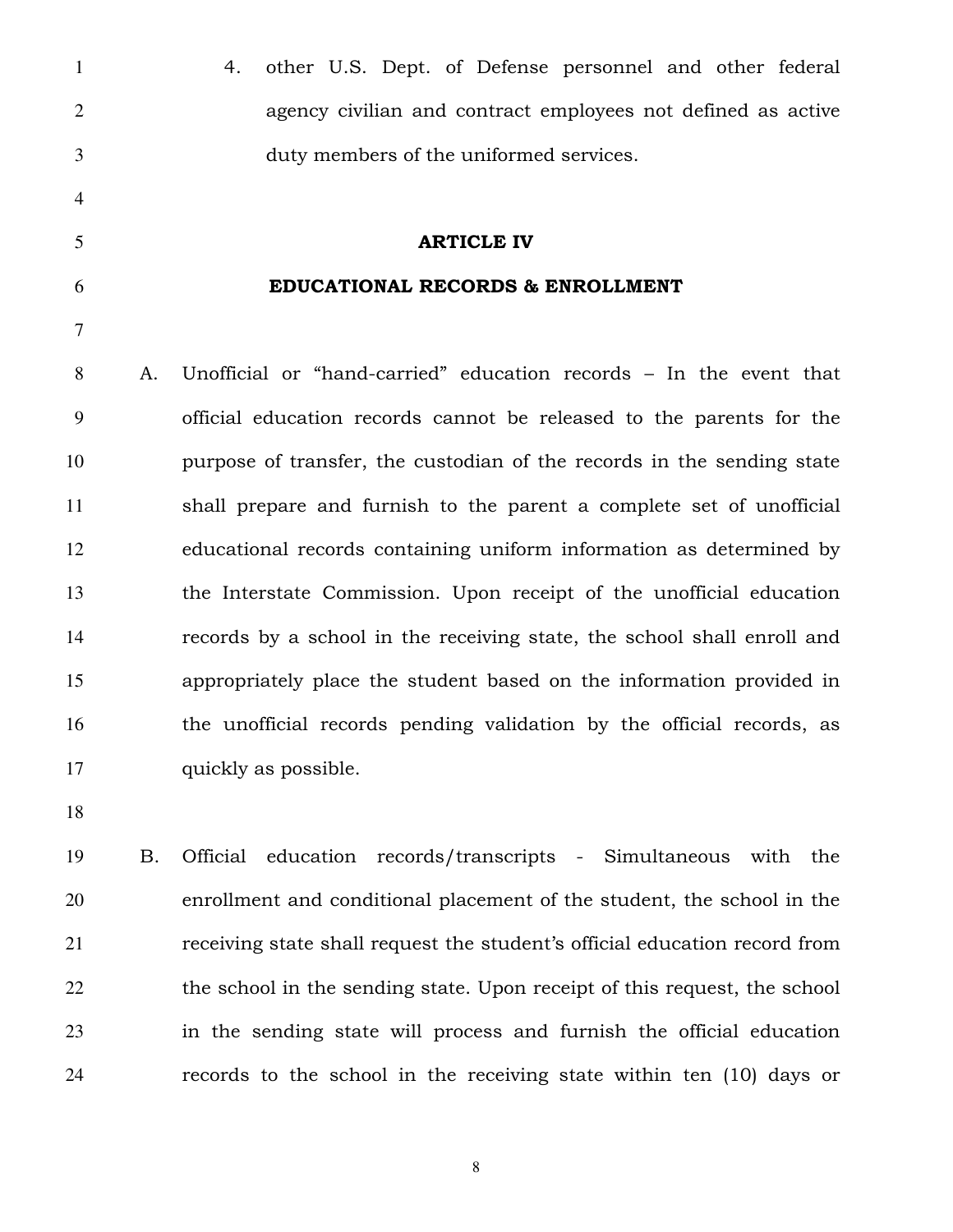within such time as is reasonably determined under the rules promulgated by the Interstate Commission.

C. Immunizations – Compacting states shall give thirty (30) days from the date of enrollment or within such time as is reasonably determined under the rules promulgated by the Interstate Commission, for students to obtain any immunization(s) required by the receiving state. For a series of immunizations, initial vaccinations must be obtained within thirty (30) days or within such time as is reasonably determined under the rules promulgated by the Interstate Commission.

D. Kindergarten and First grade entrance age – Students shall be allowed to continue their enrollment at grade level in the receiving state commensurate with their grade level (including Kindergarten) from a local education agency in the sending state at the time of transition, regardless of age. A student that has satisfactorily completed the prerequisite grade level in the local education agency in the sending state shall be eligible for enrollment in the next highest grade level in the receiving state, regardless of age. A student transferring after the start of the school year in the receiving state shall enter the school in the receiving state on their validated level from an accredited school in 22 the sending state.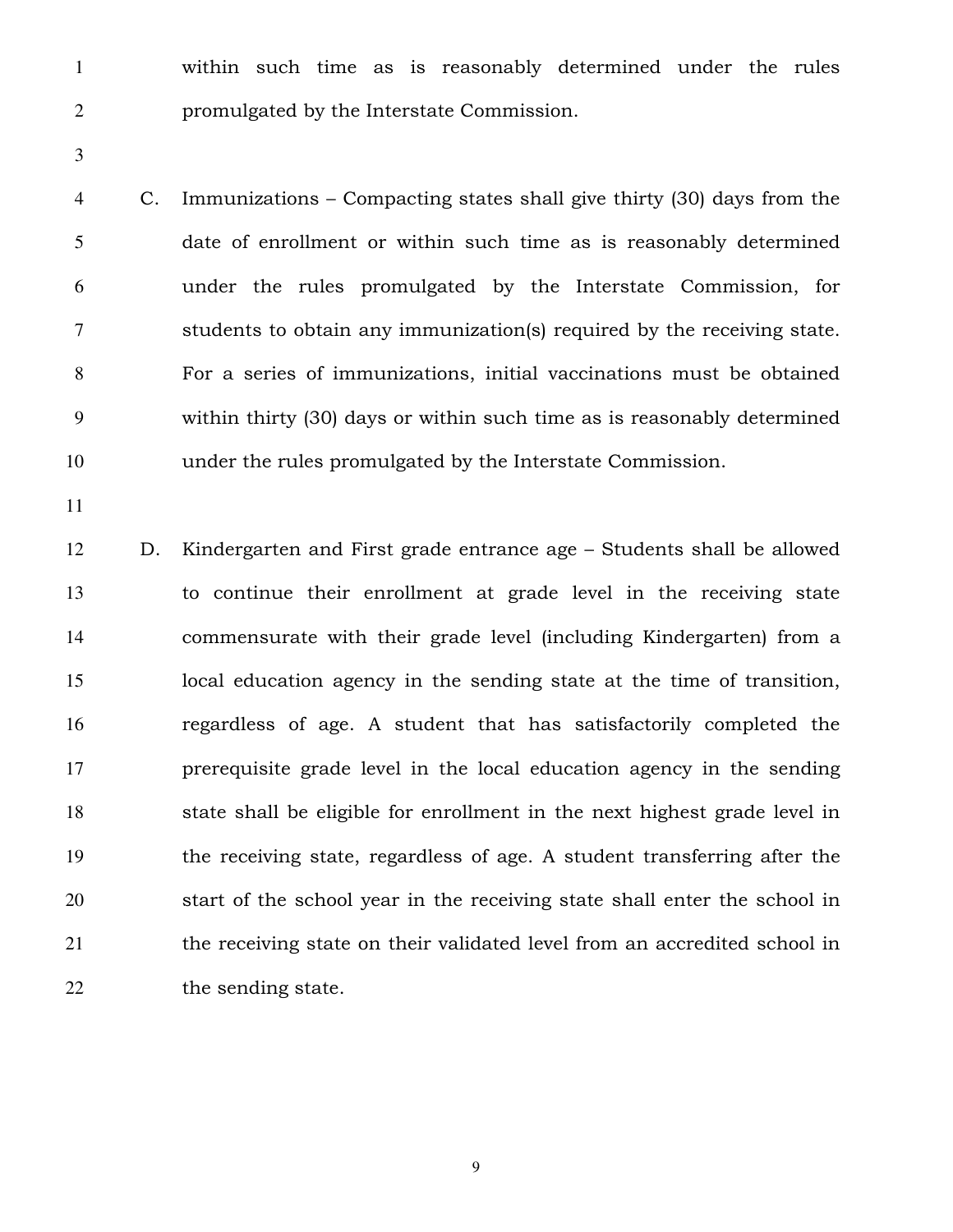**ARTICLE V** PLACEMENT & ATTENDANCE A. Course placement - When the student transfers before or during the school year, the receiving state school shall initially honor placement of the student in educational courses based on the student's enrollment in the sending state school and/or educational assessments conducted at the school in the sending state if the courses are offered. Course placement includes but is not limited to Honors, International Baccalaureate, Advanced Placement, vocational, technical and career pathways courses. Continuing the student's academic program from the previous school and promoting placement in academically and career challenging courses should be paramount when considering placement. This does not preclude the school in the receiving state from performing subsequent evaluations to ensure appropriate placement and continued enrollment of the student in the course(s).

B. Educational program placement – The receiving state school shall initially honor placement of the student in educational programs based on current educational assessments conducted at the school in the sending state or participation/placement in like programs in the sending state. Such programs include, but are not limited to: 1) gifted and talented programs; and 2) English as a second language (ESL). This does not preclude the school in the receiving state from performing subsequent evaluations to ensure appropriate placement of the student.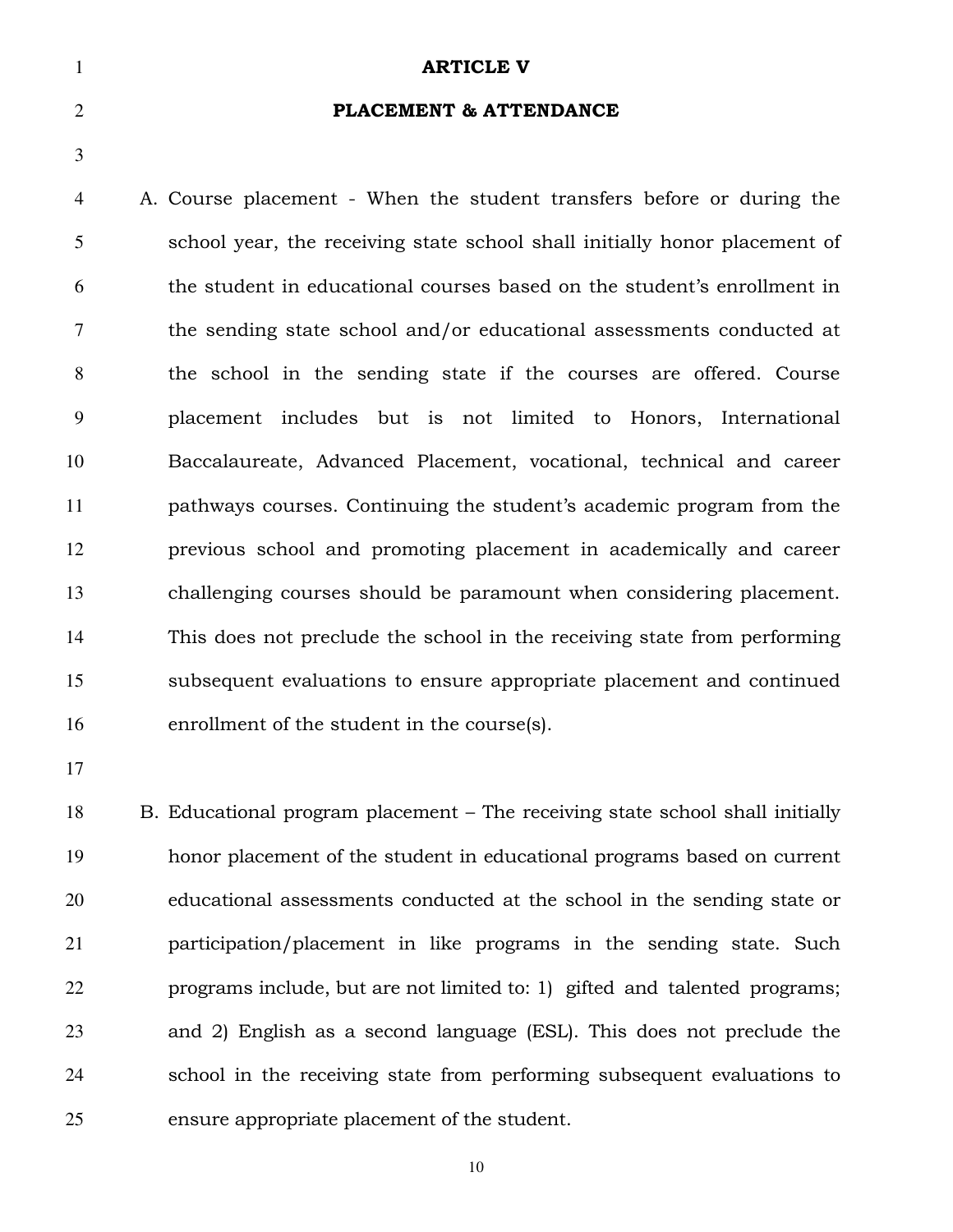C. Special education services – 1) In compliance with the federal requirements of the Individuals with Disabilities Education Act (IDEA), 20 U.S.C.A. Section 1400 et seq, the receiving state shall initially provide comparable services to a student with disabilities based on his/her current Individualized Education Program (IEP); and 2) In compliance with the requirements of Section 504 of the Rehabilitation Act, 29 U.S.C.A. Section 794, and with Title II of the Americans with Disabilities Act, 42 U.S.C.A. Sections 12131-12165, the receiving state shall make reasonable accommodations and modifications to address the needs of incoming students with disabilities, subject to an existing 504 or Title II Plan, to provide the student with equal access to education. This does not preclude the school in the receiving state from performing subsequent evaluations to ensure appropriate placement of the student.

D. Placement flexibility – Local education agency administrative officials shall have flexibility in waiving course/program prerequisites, or other preconditions for placement in courses/programs offered under the jurisdiction of the local education agency.

E. Absence as related to deployment activities – A student whose parent or legal guardian is an active duty member of the uniformed services, as defined by the compact, and has been called to duty for, is on leave from, or immediately returned from deployment to a combat zone or combat support posting, shall be granted additional excused absences at the discretion of the local education agency superintendent to visit with his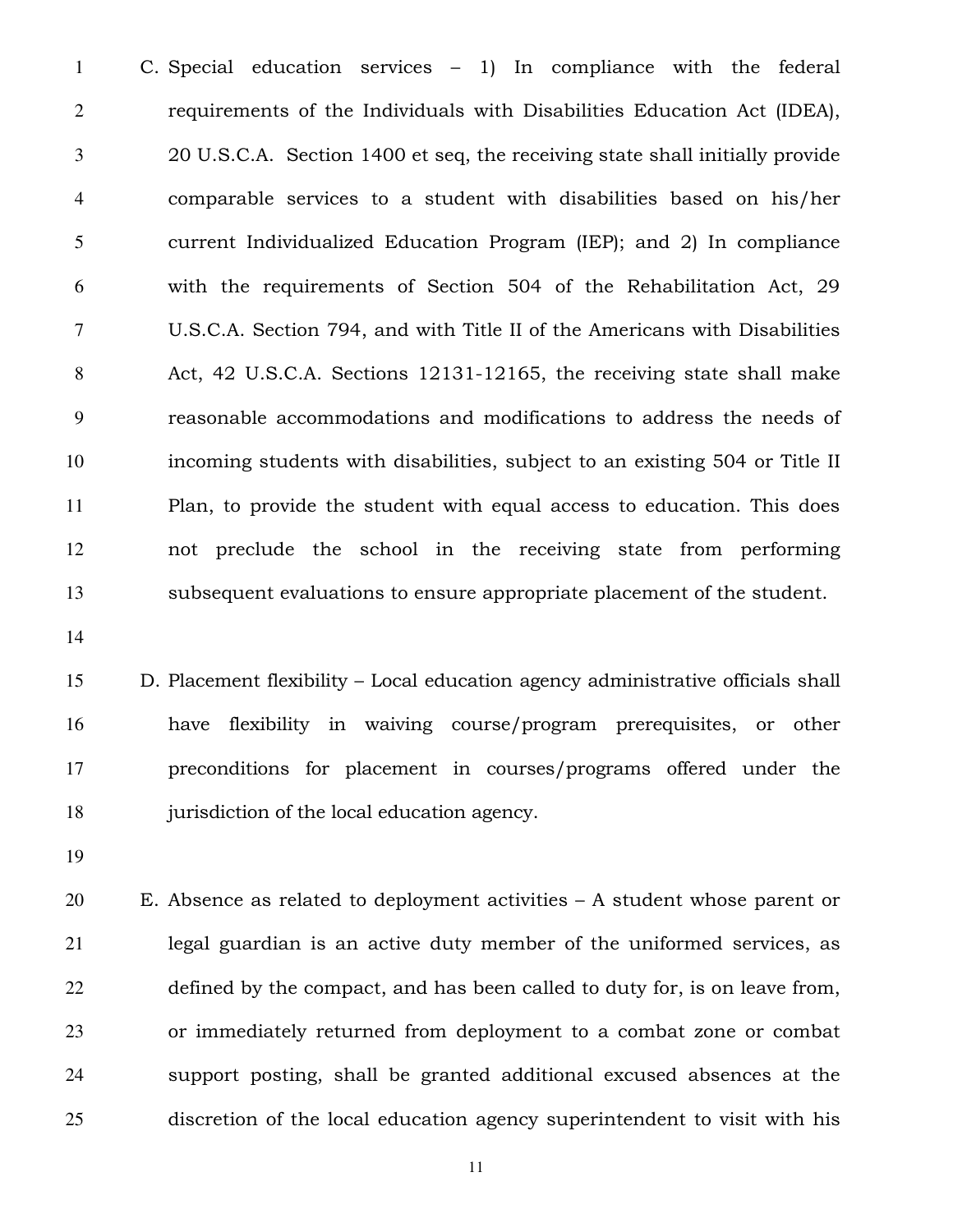| $\mathbf{1}$   |    |    | or her parent or legal guardian relative to such leave or deployment of   |
|----------------|----|----|---------------------------------------------------------------------------|
| $\overline{2}$ |    |    | the parent or guardian.                                                   |
| 3              |    |    |                                                                           |
| $\overline{4}$ |    |    | <b>ARTICLE VI</b>                                                         |
| 5              |    |    | <b>ELIGIBILITY</b>                                                        |
| 6              |    |    |                                                                           |
| 7              | A. |    | Eligibility for enrollment                                                |
| 8              |    | 1. | Special power of attorney, relative to the guardianship of a              |
| 9              |    |    | child of a military family and executed under applicable law              |
| 10             |    |    | shall be sufficient for the purposes of enrollment and all other          |
| 11             |    |    | actions requiring parental participation and consent.                     |
| 12             |    | 2. | A local education agency shall be prohibited from charging                |
| 13             |    |    | local tuition to a transitioning military child placed in the care        |
| 14             |    |    | of a non-custodial parent or other person standing in loco                |
| 15             |    |    | parentis who lives in a jurisdiction other than that of the               |
| 16             |    |    | custodial parent.                                                         |
| 17             |    | 3. | A transitioning military child, placed in the care of a non-              |
| 18             |    |    | custodial parent or other person standing in loco parentis who            |
| 19             |    |    | lives in a jurisdiction other than that of the custodial parent,          |
| 20             |    |    | may continue to attend the school in which he/she was                     |
| 21             |    |    | enrolled while residing with the custodial parent.                        |
| 22             |    |    |                                                                           |
| 23             | Β. |    | Eligibility for extracurricular participation - State and local education |
| 24             |    |    | agencies shall facilitate the opportunity for transitioning military      |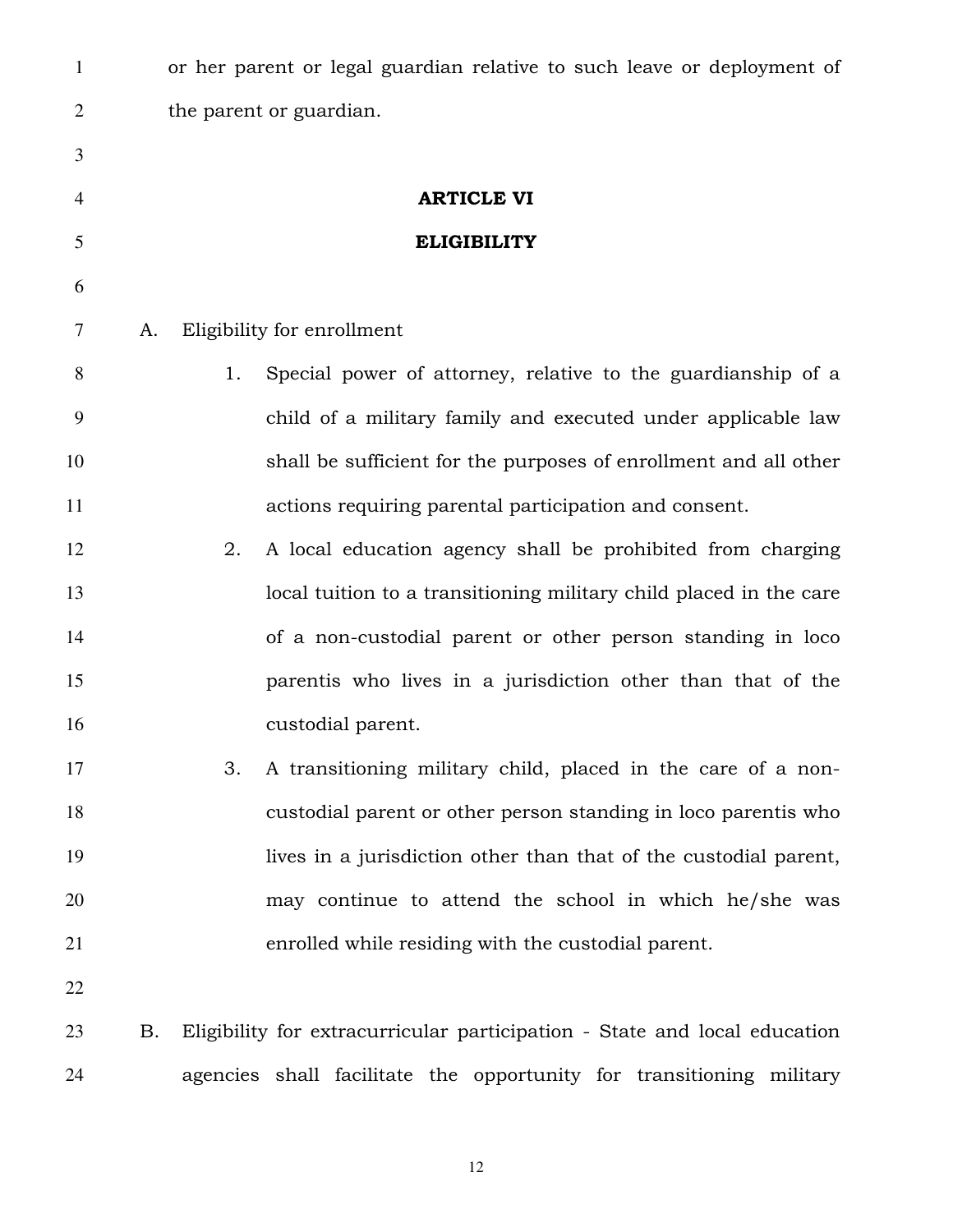| $\mathbf{1}$   |    | children's<br>inclusion<br>in extracurricular activities,<br>of<br>regardless         |
|----------------|----|---------------------------------------------------------------------------------------|
| $\overline{2}$ |    | application deadlines, to the extent they are otherwise qualified.                    |
| $\mathfrak{Z}$ |    |                                                                                       |
| 4              |    | <b>ARTICLE VII</b>                                                                    |
| 5              |    | <b>GRADUATION</b>                                                                     |
| 6              |    |                                                                                       |
| 7              |    | In order to facilitate the on-time graduation of children of military families states |
| 8              |    | and local education agencies shall incorporate the following procedures:              |
| 9              |    |                                                                                       |
| 10             | A. | Waiver requirements - Local education agency administrative officials                 |
| 11             |    | shall waive specific courses required for graduation if similar course                |
| 12             |    | work has been satisfactorily completed in another local education                     |
| 13             |    | agency or shall provide reasonable justification for denial. Should a                 |
| 14             |    | waiver not be granted to a student who would qualify to graduate from                 |
| 15             |    | the sending school, the local education agency shall provide an                       |
| 16             |    | alternative means of acquiring required coursework so that graduation                 |
| 17             |    | may occur on time.                                                                    |
| 18             |    |                                                                                       |
| 19             | Β. | Exit exams - States shall accept: 1) exit or end-of-course exams                      |
| 20             |    | required for graduation from the sending state; or 2) national norm-                  |
| 21             |    | referenced achievement tests or 3) alternative testing, in lieu of testing            |
| 22             |    | requirements for graduation in the receiving state. In the event the                  |
| 23             |    | above alternatives cannot be accommodated by the receiving state for a                |
| 24             |    | student transferring in his or her Senior year, then the provisions of                |
| 25             |    | Article VII, Section C shall apply.                                                   |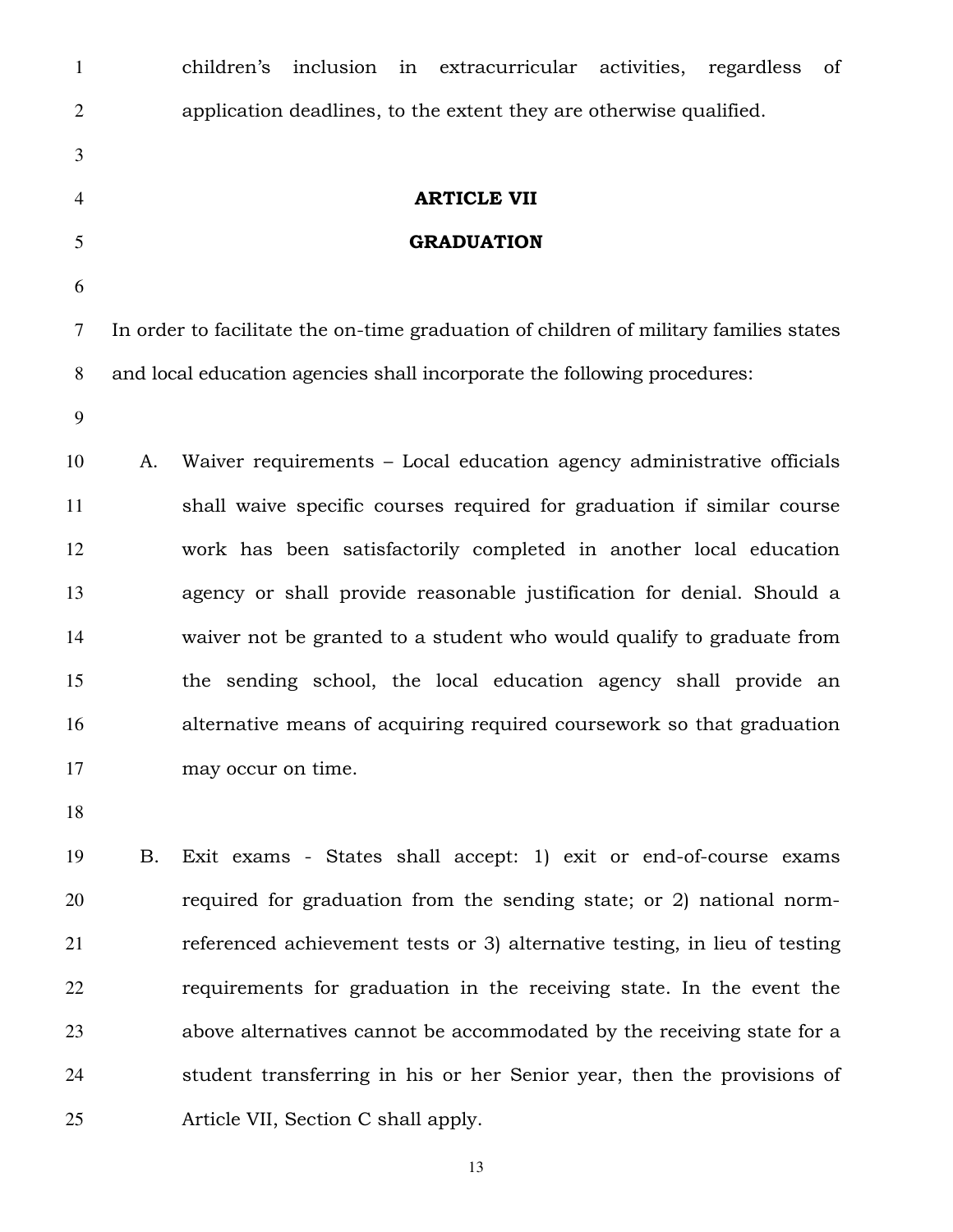C. Transfers during Senior year – Should a military student transferring at the beginning or during his or her Senior year be ineligible to graduate from the receiving local education agency after all alternatives have been considered, the sending and receiving local education agencies shall ensure the receipt of a diploma from the sending local education agency, if the student meets the graduation requirements of the sending local education agency. In the event that one of the states in question is not a member of this compact, the member state shall use best efforts to facilitate the on-time graduation of the student in accordance with Sections A and B of this Article.

- 
- 
- 

#### **ARTICLE VIII**

### **STATE COORDINATION**

A. Each member state shall, through the creation of a State Council or use of an existing body or board, provide for the coordination among its agencies of government, local education agencies and military installations concerning the state's participation in, and compliance with, this compact and Interstate Commission activities. While each member state may determine the membership of its own State Council, its membership must include at least: the state superintendent of education, superintendent of a school district with a high concentration of military children, representative from a military installation, one representative each from the legislative and executive branches of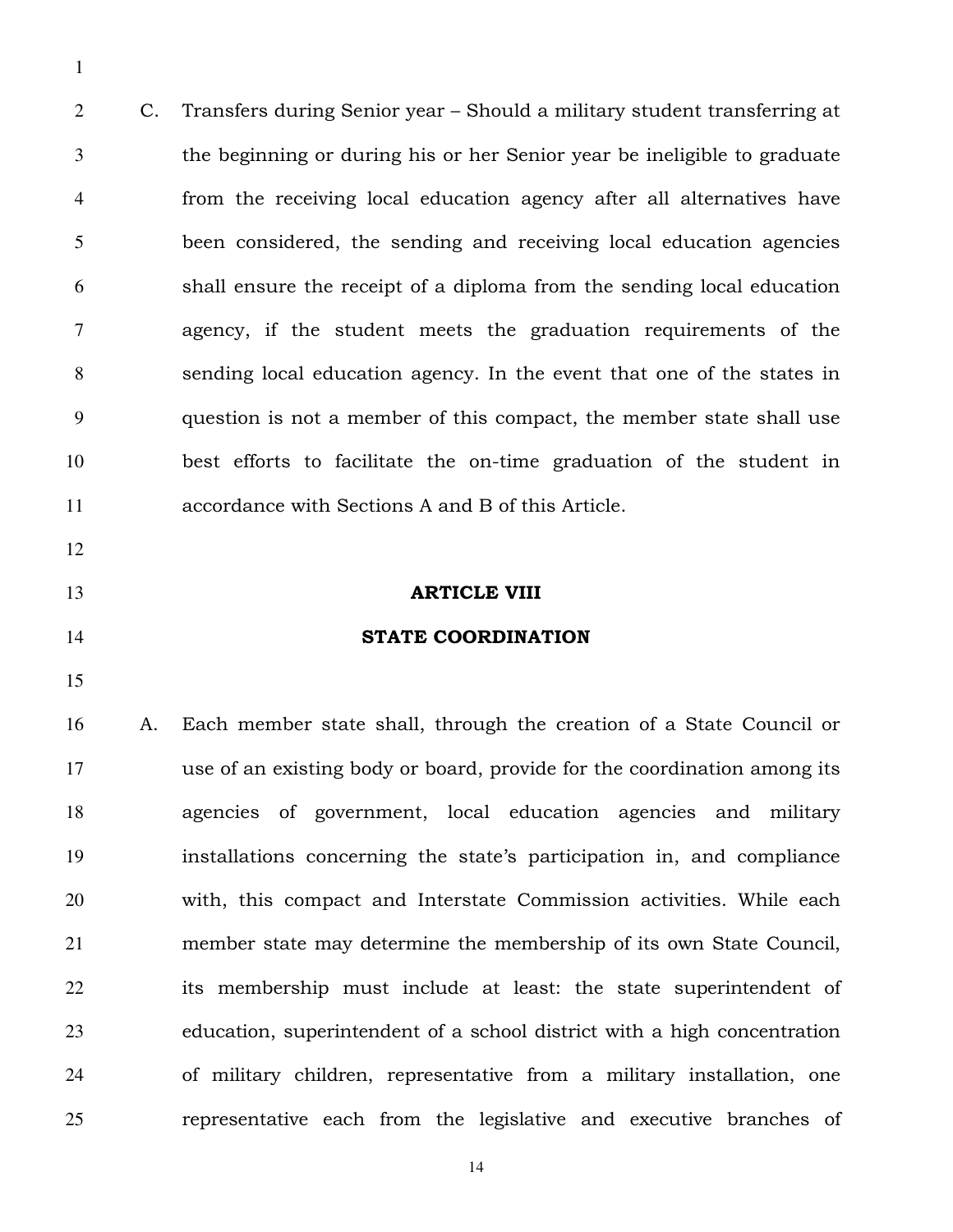government, and other offices and stakeholder groups the State Council deems appropriate. A member state that does not have a school district deemed to contain a high concentration of military children may appoint a superintendent from another school district to represent local education agencies on the State Council. B. The State Council of each member state shall appoint or designate a military family education liaison to assist military families and the state in facilitating the implementation of this compact. C. The compact commissioner responsible for the administration and management of the state's participation in the compact shall be appointed by the Governor or as otherwise determined by each member state. D. The compact commissioner and the military family education liaison designated herein shall be ex-officio members of the State Council, unless either is already a full voting member of the State Council. ARTICLE IX **INTERSTATE COMMISSION ON EDUCATIONAL OPPORTUNITY FOR MILITARY CHILDREN**  The member states hereby create the "Interstate Commission on Educational Opportunity for Military Children." The activities of the Interstate Commission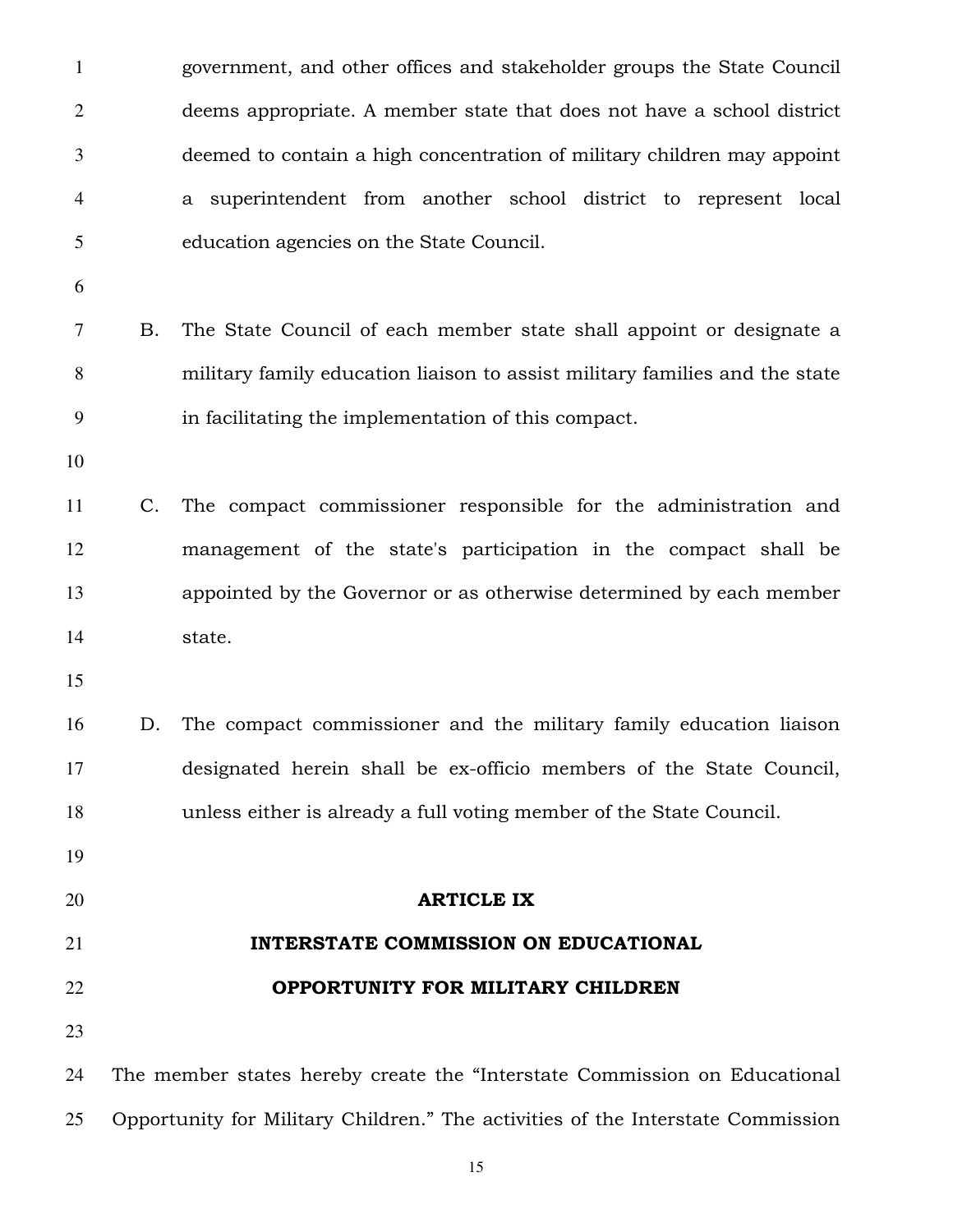are the formation of public policy and are a discretionary state function. The Interstate Commission shall:

A. Be a body corporate and joint agency of the member states and shall have all the responsibilities, powers and duties set forth herein, and such additional powers as may be conferred upon it by a subsequent concurrent action of the respective legislatures of the member states in accordance with the terms of this compact.

B. Consist of one Interstate Commission voting representative from each member state who shall be that state's compact commissioner.

- 12 1. Each member state represented at a meeting of the Interstate Commission is entitled to one vote.
- 2. A majority of the total member states shall constitute a quorum for the transaction of business, unless a larger quorum is required by the bylaws of the Interstate Commission.
- 3. A representative shall not delegate a vote to another member state. In the event the compact commissioner is unable to attend a meeting of the Interstate Commission, the Governor or State Council may delegate voting authority to another person from their state for a specified meeting.
- 4. The bylaws may provide for meetings of the Interstate Commission to be conducted by telecommunication or electronic communication.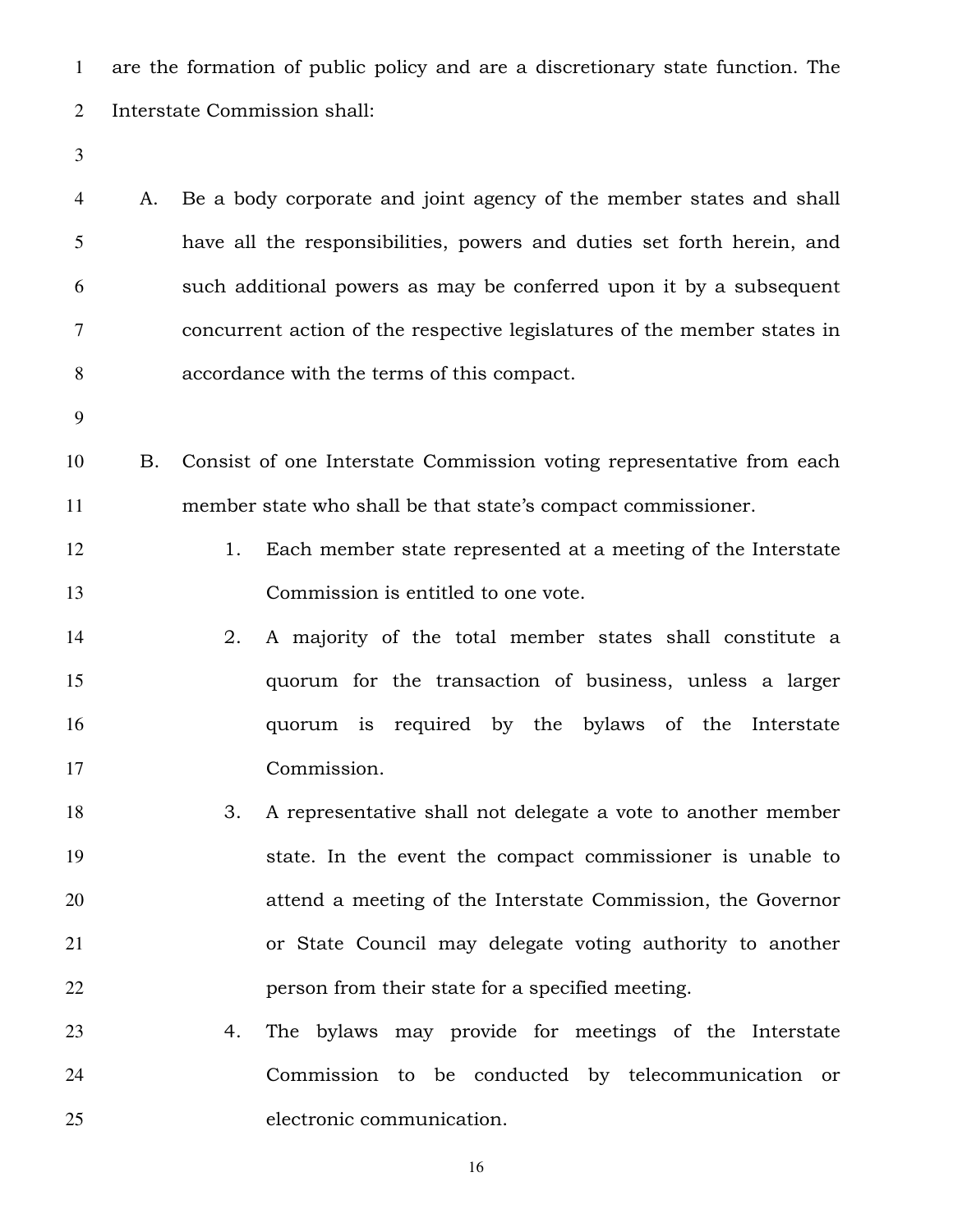C. Consist of ex-officio, non-voting representatives who are members of interested organizations. Such ex-officio members, as defined in the bylaws, may include but not be limited to, members of the representative organizations of military family advocates, local education agency officials, parent and teacher groups, the U.S. Department of Defense, the Education Commission of the States, the Interstate Agreement on the Qualification of Educational Personnel and other interstate compacts affecting the education of children of military members.

D. Meet at least once each calendar year. The chairperson may call additional meetings and, upon the request of a simple majority of the member states, shall call additional meetings.

E. Establish an executive committee, whose members shall include the officers of the Interstate Commission and such other members of the Interstate Commission as determined by the bylaws. Members of the executive committee shall serve a one year term. Members of the executive committee shall be entitled to one vote each. The executive committee shall have the power to act on behalf of the Interstate Commission, with the exception of rulemaking, during periods when the Interstate Commission is not in session. The executive committee shall oversee the day-to-day activities of the administration of the compact including enforcement and compliance with the provisions of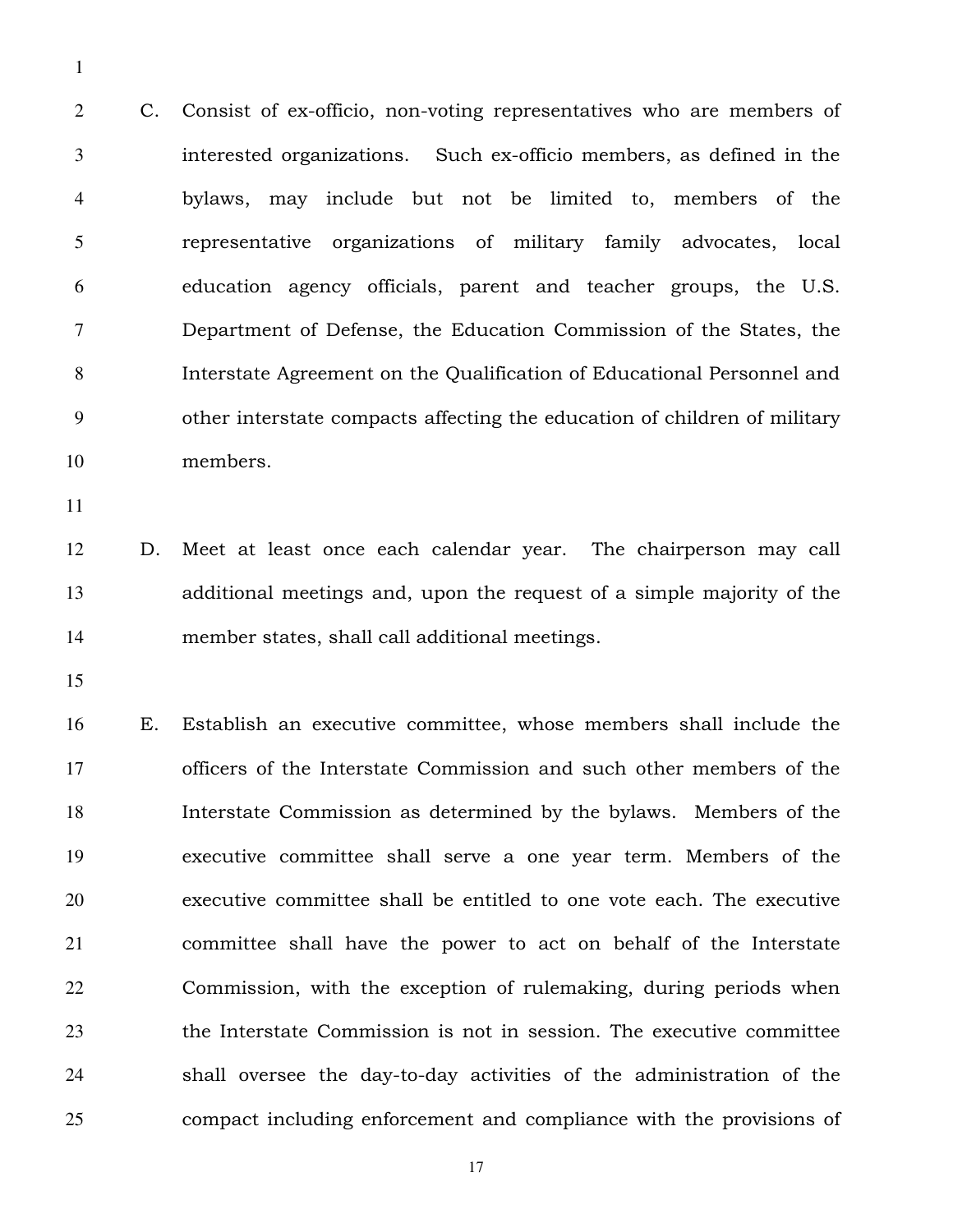the compact, its bylaws and rules, and other such duties as deemed necessary. The U.S. Dept. of Defense, shall serve as an ex-officio, nonvoting member of the executive committee.

F. Establish bylaws and rules that provide for conditions and procedures under which the Interstate Commission shall make its information and official records available to the public for inspection or copying. The Interstate Commission may exempt from disclosure information or official records to the extent they would adversely affect personal privacy rights or proprietary interests.

G. Give public notice of all meetings and all meetings shall be open to the public, except as set forth in the rules or as otherwise provided in the compact. The Interstate Commission and its committees may close a meeting, or portion thereof, where it determines by two-thirds vote that an open meeting would be likely to:

- 17 1. Relate solely to the Interstate Commission's internal personnel **practices and procedures**;
- 2. Disclose matters specifically exempted from disclosure by federal and state statute;
- 3. Disclose trade secrets or commercial or financial information which is privileged or confidential;
- 4. Involve accusing a person of a crime, or formally censuring a person;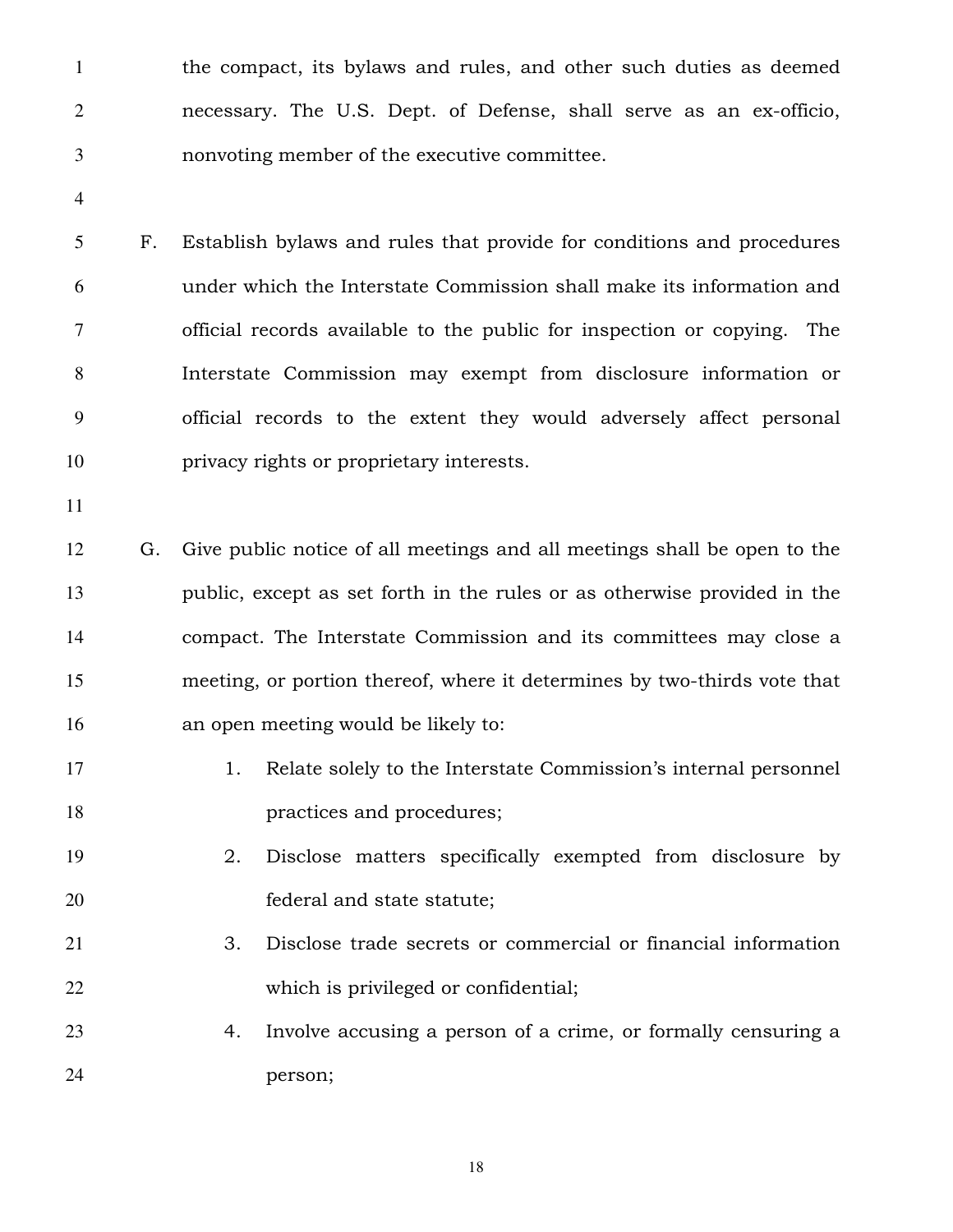- 5. Disclose information of a personal nature where disclosure would constitute a clearly unwarranted invasion of personal privacy;
- 6. Disclose investigative records compiled for law enforcement purposes; or
- 
- 7. Specifically relate to the Interstate Commission's participation in a civil action or other legal proceeding.
- 
- H. Shall cause its legal counsel or designee to certify that a meeting may be closed and shall reference each relevant exemptible provision for any meeting, or portion of a meeting, which is closed pursuant to this provision. The Interstate Commission shall keep minutes which shall fully and clearly describe all matters discussed in a meeting and shall provide a full and accurate summary of actions taken, and the reasons therefore, including a description of the views expressed and the record of a roll call vote. All documents considered in connection with an action shall be identified in such minutes. All minutes and documents of a closed meeting shall remain under seal, subject to release by a majority vote of the Interstate Commission.
- 

I. Shall collect standardized data concerning the educational transition of 22 the children of military families under this compact as directed through its rules which shall specify the data to be collected, the means of collection and data exchange and reporting requirements. Such methods of data collection, exchange and reporting shall, in so far as is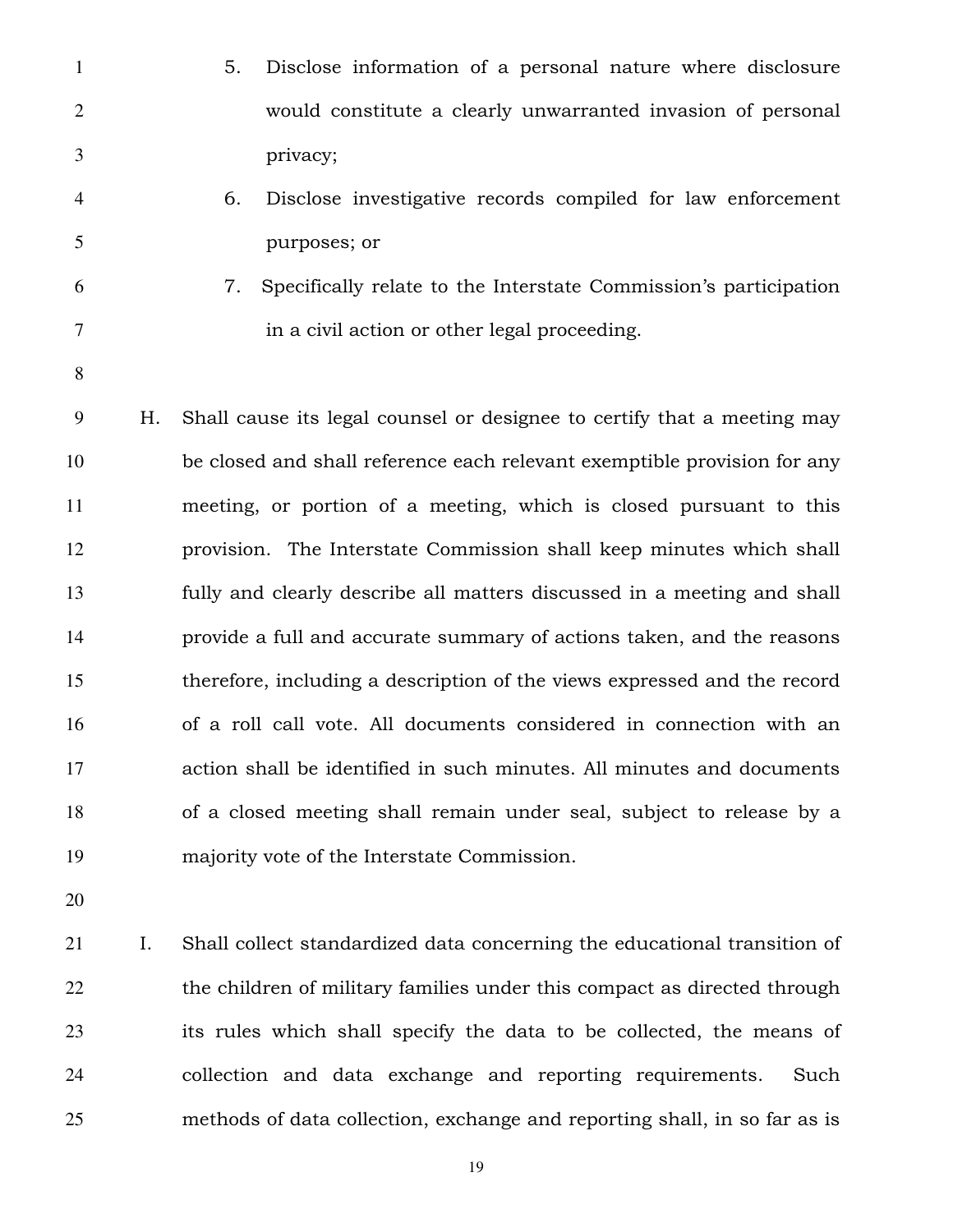reasonably possible, conform to current technology and coordinate its information functions with the appropriate custodian of records as identified in the bylaws and rules.

J. Shall create a process that permits military officials, education officials and parents to inform the Interstate Commission if and when there are alleged violations of the compact or its rules or when issues subject to the jurisdiction of the compact or its rules are not addressed by the state or local education agency. This section shall not be construed to create a private right of action against the Interstate Commission or any member state.

# **ARTICLE X**

## **POWERS AND DUTIES OF THE INTERSTATE COMMISSION**

The Interstate Commission shall have the following powers:

A. To provide for dispute resolution among member states.

B. To promulgate rules and take all necessary actions to effect the goals, purposes and obligations as enumerated in this compact. The rules shall have the force and effect of statutory law and shall be binding in the compact states to the extent and in the manner provided in this compact.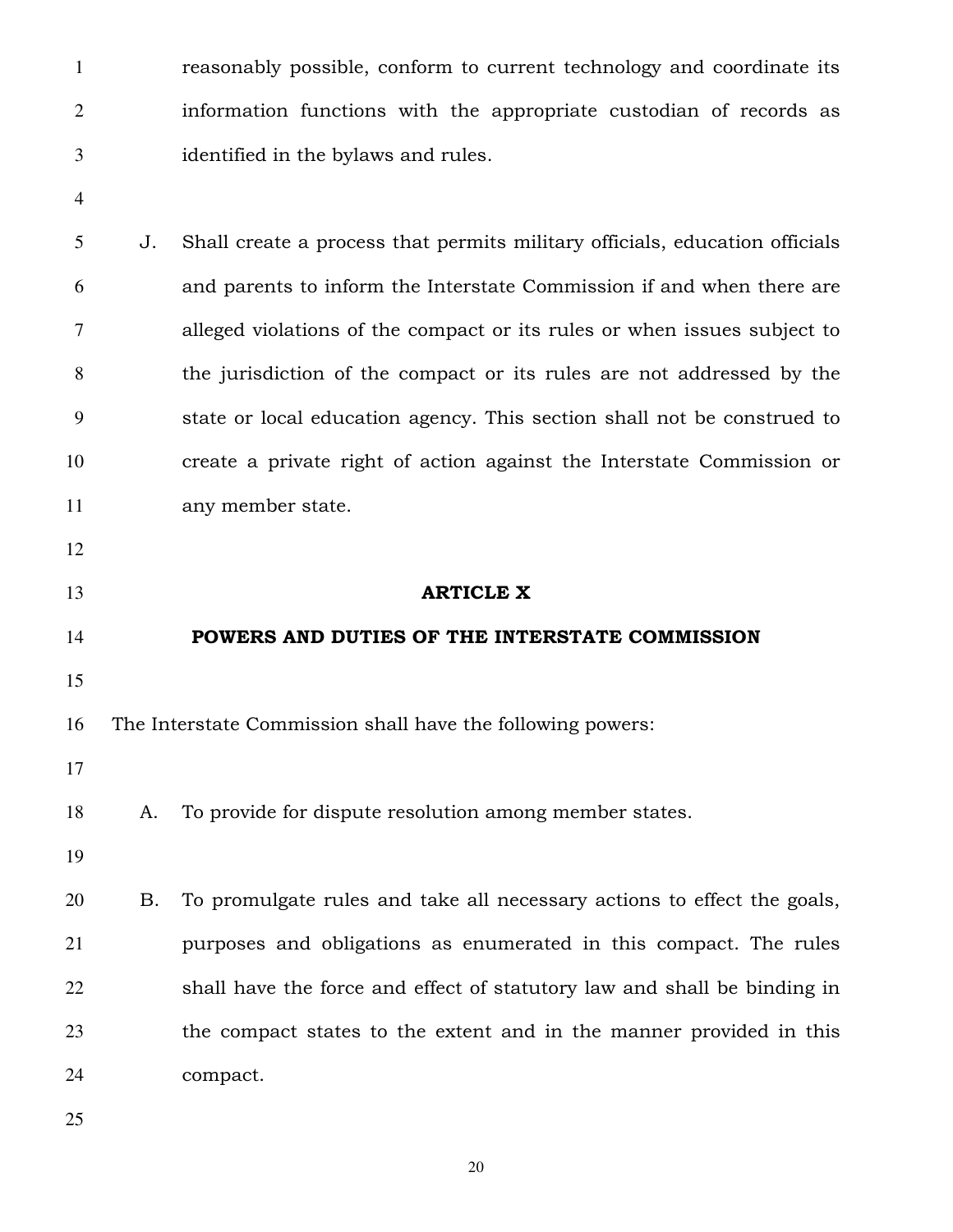| $\mathbf{1}$ | C. | To issue, upon request of a member state, advisory opinions concerning |
|--------------|----|------------------------------------------------------------------------|
| $\mathbf{2}$ |    | the meaning or interpretation of the interstate compact, its bylaws,   |
| 3            |    | rules and actions.                                                     |
| 4            |    |                                                                        |
| 5            | D. | To enforce compliance with the compact provisions, the rules           |
| 6            |    | promulgated by the Interstate Commission, and the bylaws, using all    |
| 7            |    | necessary and proper means, including but not limited to the use of    |
| 8            |    | judicial process.                                                      |
| 9            |    |                                                                        |
| 10           | Е. | To establish and maintain offices which shall be located within one or |
| 11           |    | more of the member states.                                             |
| 12           |    |                                                                        |
| 13           | F. | To purchase and maintain insurance and bonds.                          |
| 14           |    |                                                                        |
| 15           | G. | To borrow, accept, hire or contract for services of personnel.         |
| 16           |    |                                                                        |
| 17           | Η. | To establish and appoint committees including, but not limited to, an  |
| 18           |    | executive committee as required by Article IX, Section E, which shall  |
| 19           |    | have the power to act on behalf of the Interstate Commission in        |
| 20           |    | carrying out its powers and duties hereunder.                          |
| 21           |    |                                                                        |
| 22           | Ι. | To elect or appoint such officers, attorneys, employees, agents, or    |
| 23           |    | consultants, and to fix their compensation, define their duties and    |
| 24           |    | their qualifications; and to establish the<br>determine<br>Interstate  |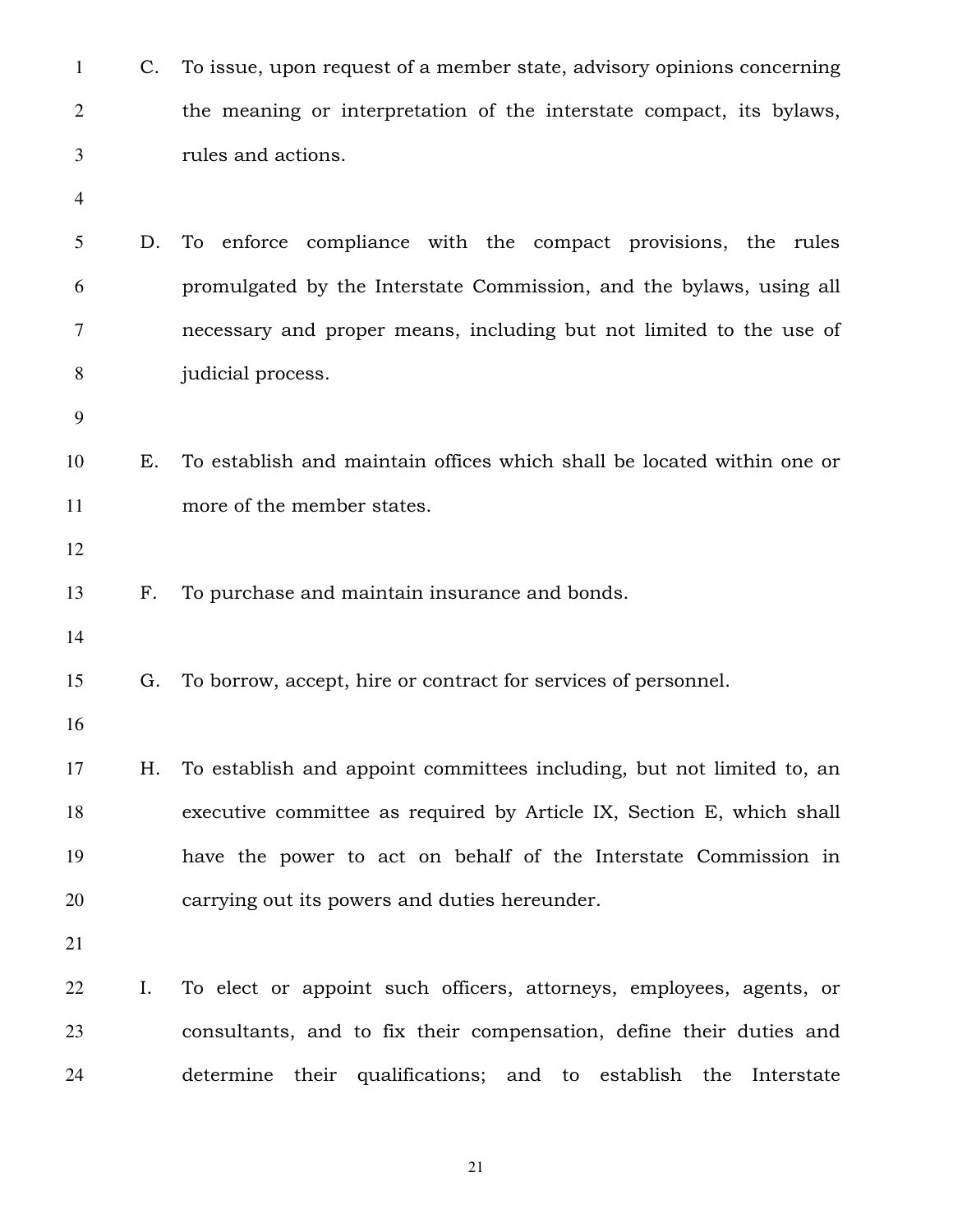| $\mathbf{1}$   |    | Commission's personnel policies and programs relating to conflicts of      |
|----------------|----|----------------------------------------------------------------------------|
| $\overline{c}$ |    | interest, rates of compensation, and qualifications of personnel.          |
| 3              |    |                                                                            |
| 4              | J. | To accept any and all donations and grants of money, equipment,            |
| 5              |    | supplies, materials, and services, and to receive, utilize, and dispose of |
| 6              |    | it.                                                                        |
| $\tau$         |    |                                                                            |
| 8              | Κ. | To lease, purchase, accept contributions or donations of, or otherwise     |
| 9              |    | to own, hold, improve or use any property, real, personal, or mixed.       |
| 10             |    |                                                                            |
| 11             | L. | To sell, convey, mortgage, pledge, lease, exchange, abandon, or            |
| 12             |    | otherwise dispose of any property, real, personal or mixed.                |
| 13             |    |                                                                            |
| 14             | Μ. | To establish a budget and make expenditures.                               |
| 15             |    |                                                                            |
| 16             | N. | To adopt a seal and bylaws governing the management and operation of       |
| 17             |    | the Interstate Commission.                                                 |
| 18             |    |                                                                            |
| 19             | O. | To report annually to the legislatures, governors, judiciary, and state    |
| 20             |    | councils of the member states concerning the activities of the Interstate  |
| 21             |    | Commission during the preceding year. Such reports shall also include      |
| 22             |    | any recommendations that may have been adopted by the Interstate           |
| 23             |    | Commission.                                                                |
| 24             |    |                                                                            |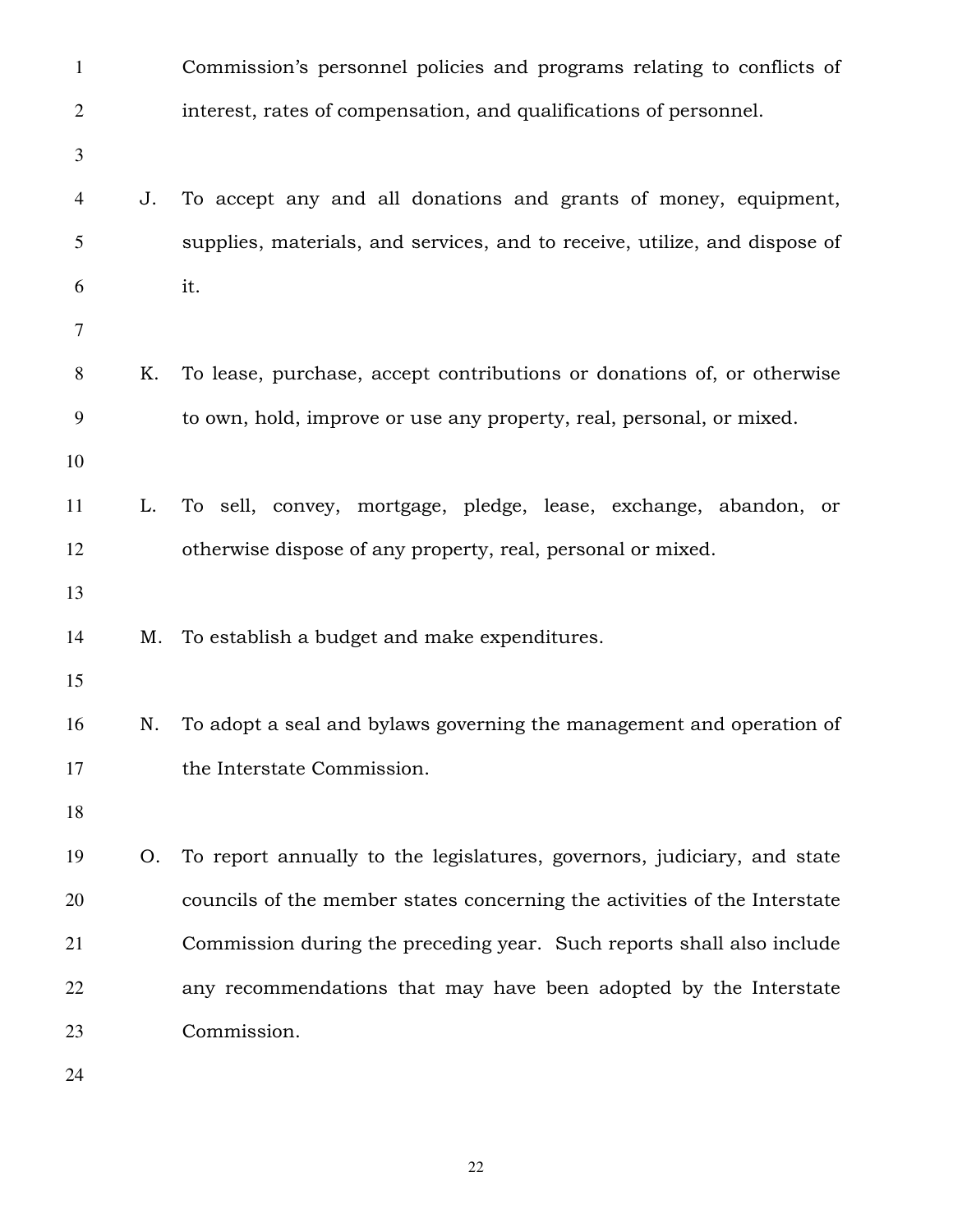| 1              | Ρ. | To coordinate education, training and public awareness regarding the  |
|----------------|----|-----------------------------------------------------------------------|
| $\overline{2}$ |    | compact, its implementation and operation for officials and parents   |
| 3              |    | involved in such activity.                                            |
| $\overline{4}$ |    |                                                                       |
| 5              | Q. | To establish uniform standards for the reporting, collecting and      |
| 6              |    | exchanging of data.                                                   |
| $\tau$         |    |                                                                       |
| 8              | R. | To maintain corporate books and records in accordance with the        |
| 9              |    | bylaws.                                                               |
| 10             |    |                                                                       |
| 11             | S. | To perform such functions as may be necessary or appropriate to       |
| 12             |    | achieve the purposes of this compact.                                 |
| 13             |    |                                                                       |
| 14             | T. | To provide for the uniform collection and sharing of information      |
| 15             |    | between and among member states, schools and military families under  |
| 16             |    | this compact.                                                         |
| 17             |    |                                                                       |
| 18             |    | <b>ARTICLE XI</b>                                                     |
| 19             |    | ORGANIZATION AND OPERATION OF THE INTERSTATE COMMISSION               |
| 20             |    |                                                                       |
| 21             | A. | The Interstate Commission shall, by a majority of the members present |
| 22             |    | and voting, within 12 months after the first Interstate Commission    |
| 23             |    | meeting, adopt bylaws to govern its conduct as may be necessary or    |
| 24             |    | appropriate to carry out the purposes of the compact, including, but  |
| 25             |    | not limited to:                                                       |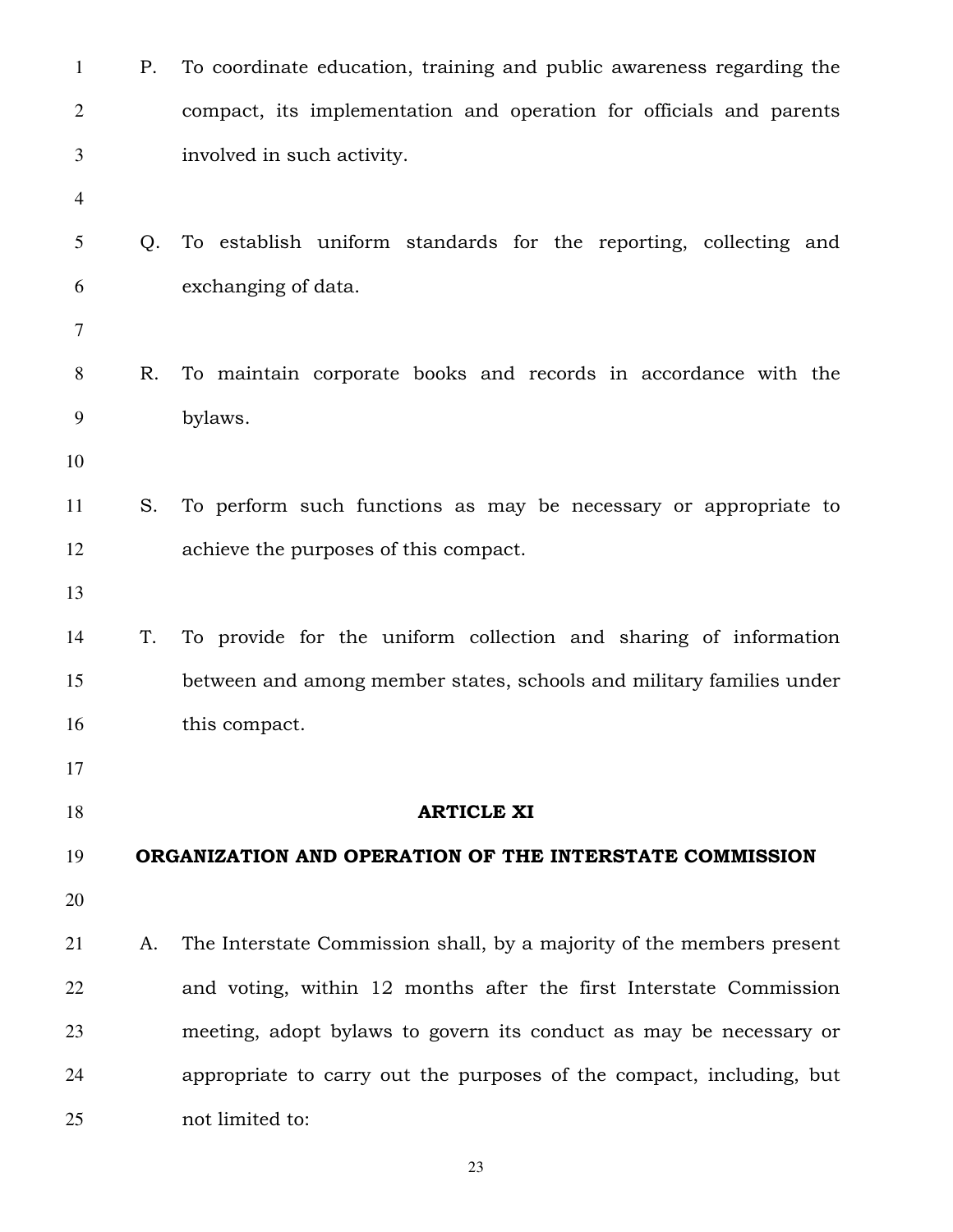- 1 1. Establishing the fiscal year of the Interstate Commission;
- 2. Establishing an executive committee, and such other committees as may be necessary;
- 3. Providing for the establishment of committees and for governing any general or specific delegation of authority or function of the Interstate Commission;
- 4. Providing reasonable procedures for calling and conducting meetings of the Interstate Commission, and ensuring reasonable notice of each such meeting;
- 5. Establishing the titles and responsibilities of the officers and 11 staff of the Interstate Commission;
- 6. Providing a mechanism for concluding the operations of the Interstate Commission and the return of surplus funds that may exist upon the termination of the compact after the payment and reserving of all of its debts and obligations.
- 7. Providing "start up" rules for initial administration of the compact.
- 

B. The Interstate Commission shall, by a majority of the members, elect annually from among its members a chairperson, a vice-chairperson, and a treasurer, each of whom shall have such authority and duties as may be specified in the bylaws. The chairperson or, in the chairperson's absence or disability, the vice-chairperson, shall preside at all meetings of the Interstate Commission. The officers so elected shall serve without compensation or remuneration from the Interstate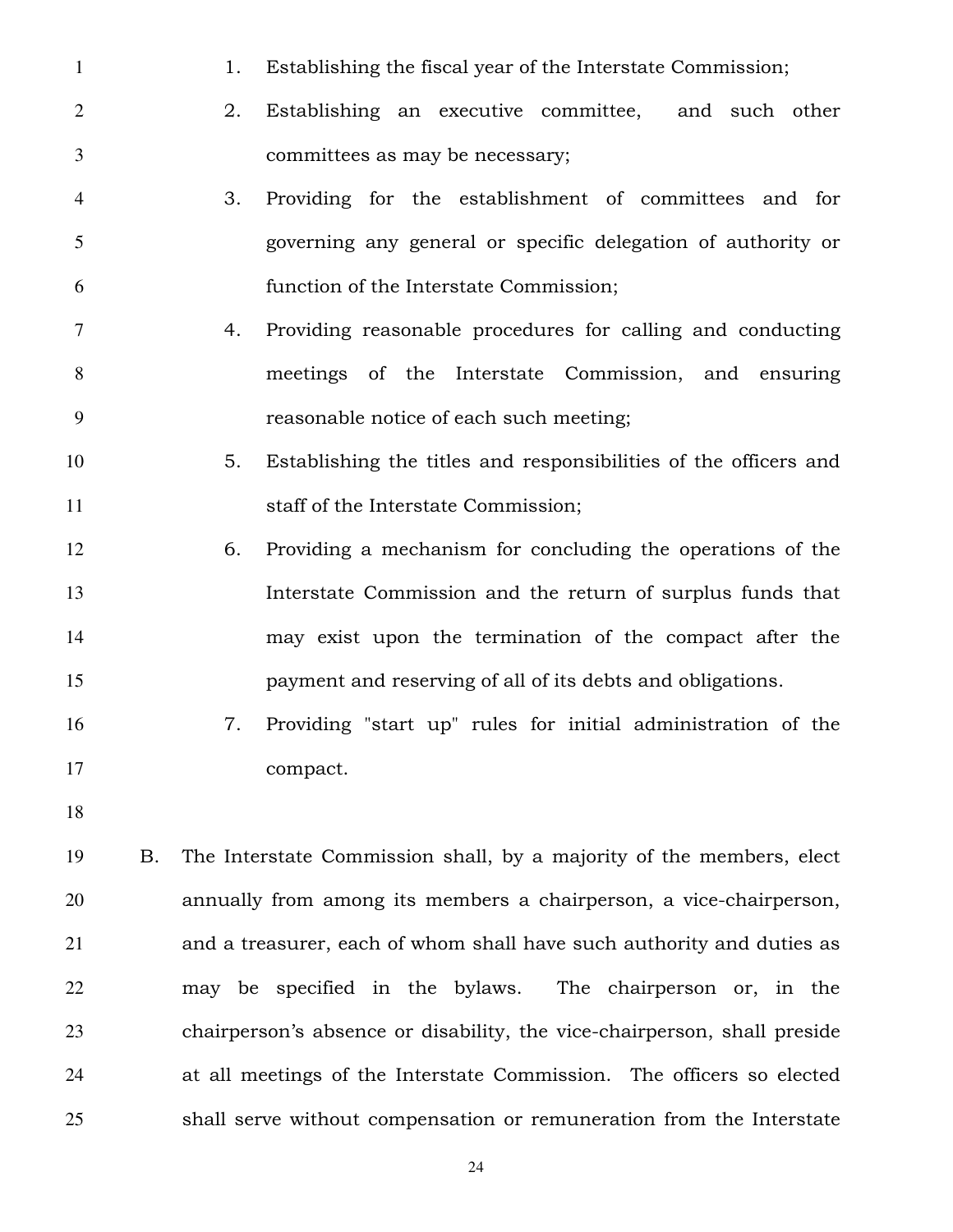| $\mathbf{1}$   |             | Commission; provided that, subject to the availability of budgeted       |
|----------------|-------------|--------------------------------------------------------------------------|
| $\overline{2}$ |             | funds, the officers shall be reimbursed for ordinary and necessary costs |
| 3              |             | and expenses incurred by them in the performance of their                |
| 4              |             | responsibilities as officers of the Interstate Commission.               |
| 5              |             |                                                                          |
| 6              | $C_{\cdot}$ | Executive Committee, Officers and Personnel                              |
| 7              |             | The executive committee shall have such authority and duties<br>1.       |
| $8\,$          |             | as may be set forth in the bylaws, including but not limited             |
| 9              |             | to:                                                                      |
| 10             |             | Managing the affairs of the Interstate Commission in<br>a.               |
| 11             |             | a manner consistent with the bylaws and purposes of                      |
| 12             |             | the Interstate Commission;                                               |
| 13             |             | Overseeing an organizational structure within, and<br>b.                 |
| 14             |             | procedures<br>appropriate<br>for<br>the<br>Interstate                    |
| 15             |             | Commission to provide for the creation of rules,                         |
| 16             |             | operating procedures, and administrative and                             |
| 17             |             | technical support functions; and                                         |
| 18             |             | implementing, and<br>Planning,<br>coordinating<br>$\mathbf{c}$ .         |
| 19             |             | communications and activities with other state,                          |
| 20             |             | federal and local government organizations in order                      |
| 21             |             | to advance the goals of the Interstate Commission.                       |
| 22             |             |                                                                          |
| 23             |             | The executive committee may, subject to the approval of the<br>3.        |

Interstate Commission, appoint or retain an executive director for such period, upon such terms and conditions and for such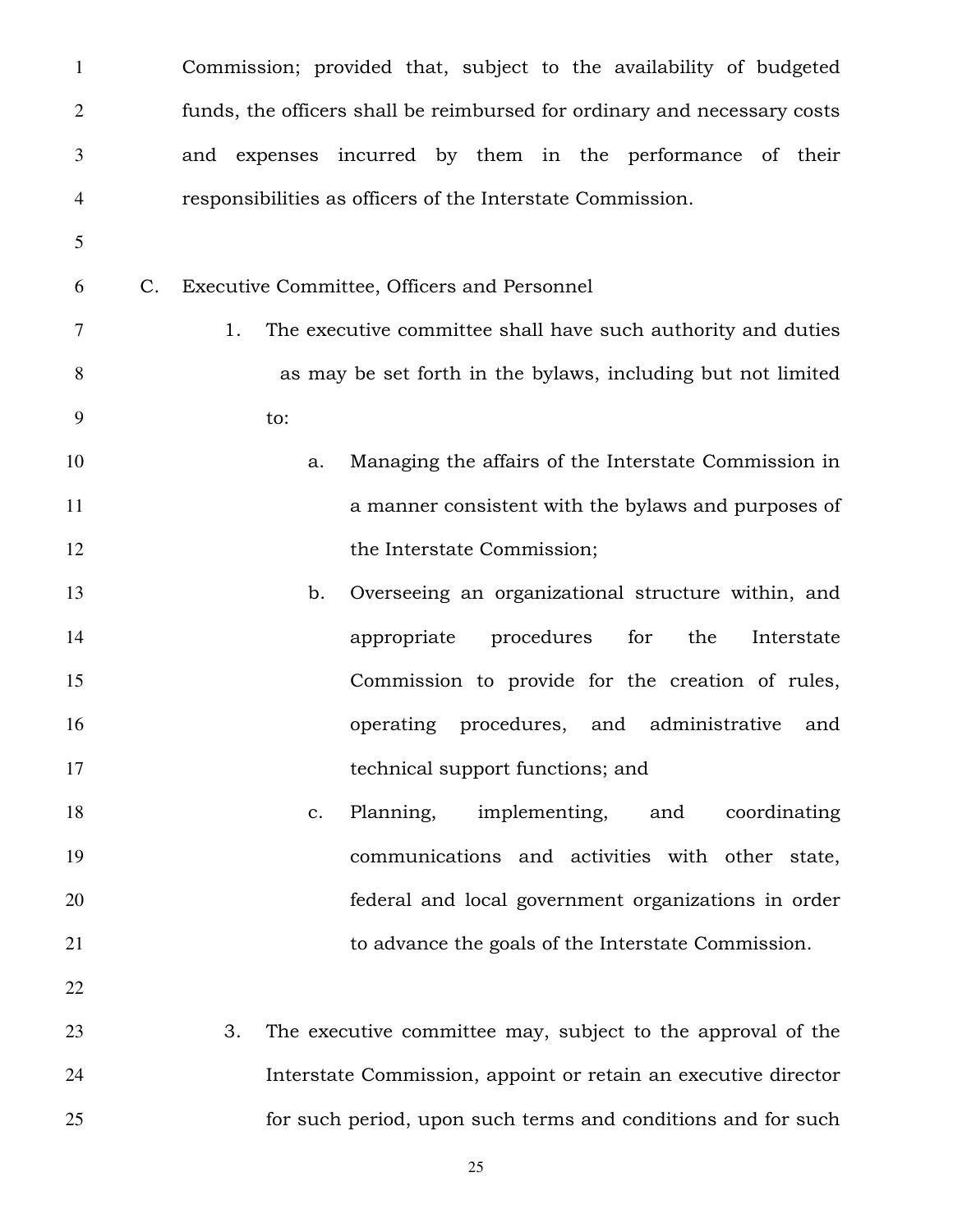compensation, as the Interstate Commission may deem appropriate. The executive director shall serve as secretary to the Interstate Commission, but shall not be a Member of the Interstate Commission. The executive director shall hire and supervise such other persons as may be authorized by the Interstate Commission.

D. The Interstate Commission's executive director and its employees shall be immune from suit and liability, either personally or in their official capacity, for a claim for damage to or loss of property or personal injury or other civil liability caused or arising out of or relating to an actual or alleged act, error, or omission that occurred, or that such person had a reasonable basis for believing occurred, within the scope of Interstate Commission employment, duties, or responsibilities; provided, that such person shall not be protected from suit or liability for damage, loss, injury, or liability caused by the intentional or willful and wanton misconduct of such person.

1. The liability of the Interstate Commission's executive director and employees or Interstate Commission representatives, acting within the scope of such person's employment or duties for acts, errors, or omissions occurring within such person's state may not exceed the limits of liability set forth under the Constitution and laws of that state for state officials, employees, and agents. The Interstate Commission is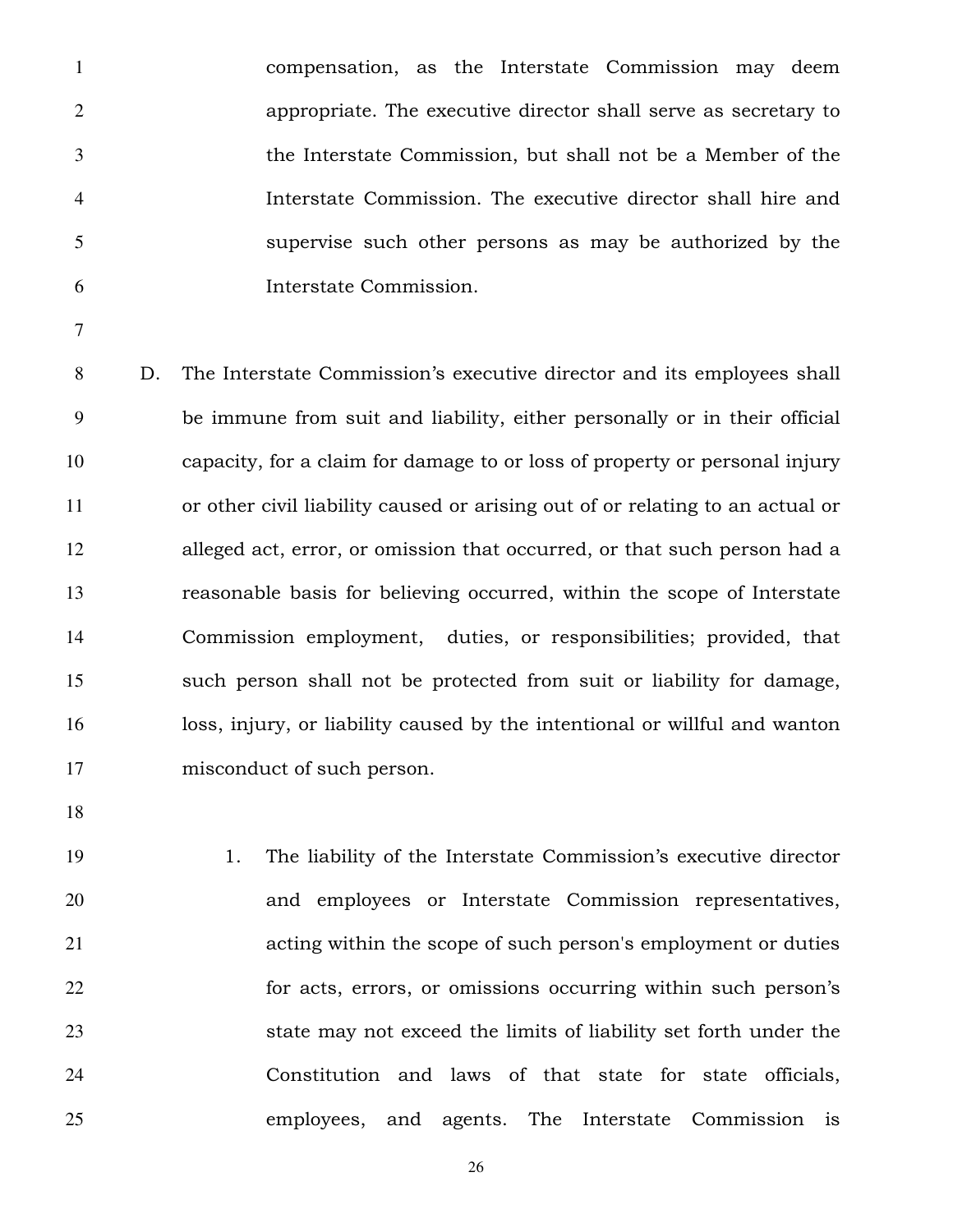considered to be an instrumentality of the states for the purposes of any such action. Nothing in this subsection shall be construed to protect such person from suit or liability for damage, loss, injury, or liability caused by the intentional or willful and wanton misconduct of such person.

- 2. The Interstate Commission shall defend the executive director and its employees and, subject to the approval of the Attorney General or other appropriate legal counsel of the member state represented by an Interstate Commission representative, shall defend such Interstate Commission representative in any civil action seeking to impose liability arising out of an actual or alleged act, error or omission that occurred within the scope of Interstate Commission employment, duties or responsibilities, or that the defendant had a reasonable basis for believing occurred within the scope of Interstate Commission employment, duties, or responsibilities, provided that the actual or alleged act, error, or omission did not result from intentional or willful and wanton misconduct on the part of such person.
- 3. To the extent not covered by the state involved, member state, or the Interstate Commission, the representatives or employees of the Interstate Commission shall be held harmless in the amount of a settlement or judgment, including attorney's fees and costs, obtained against such persons arising out of an actual or alleged act, error, or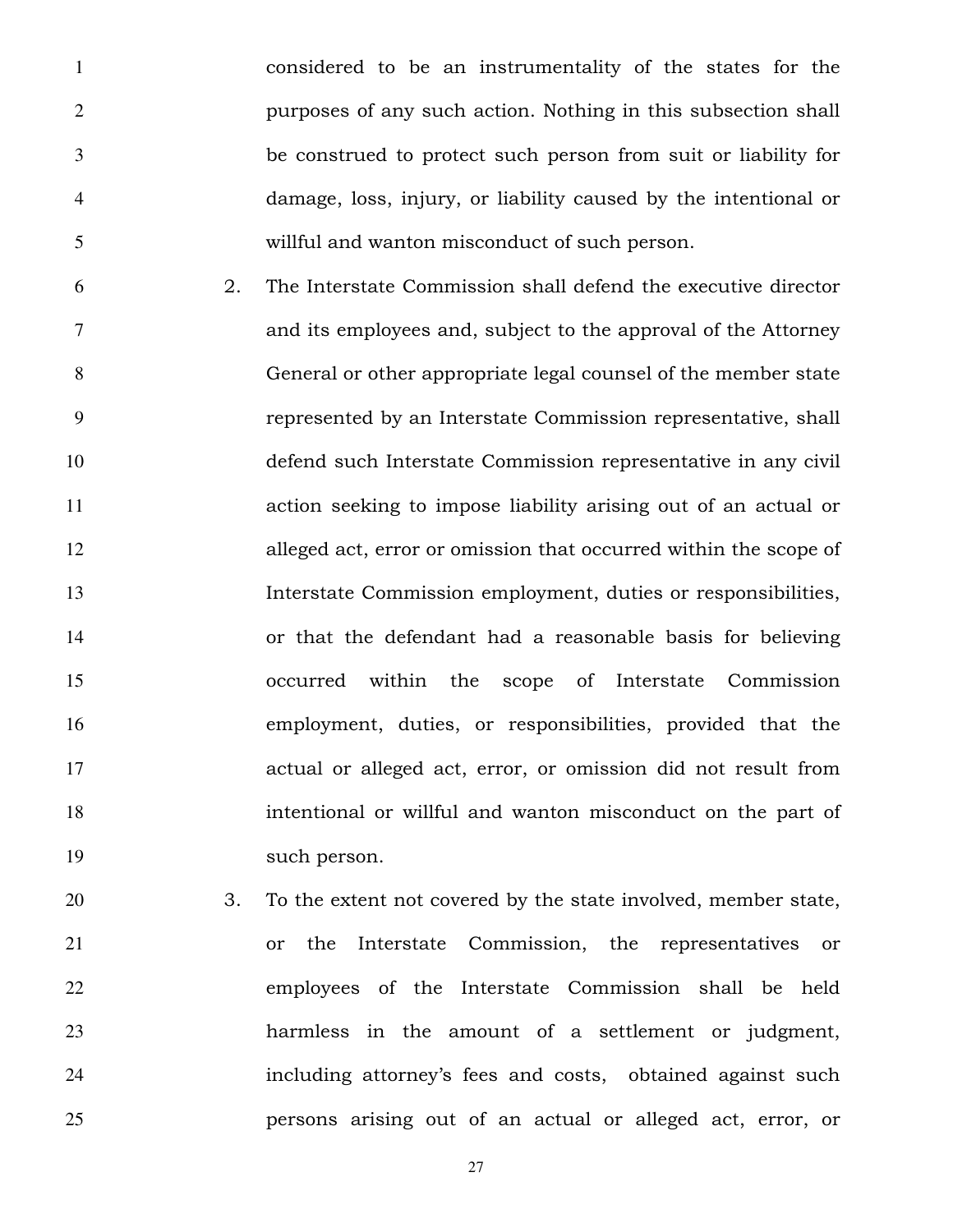omission that occurred within the scope of Interstate Commission employment, duties, or responsibilities, or that such persons had a reasonable basis for believing occurred within the scope of Interstate Commission employment, duties, or responsibilities, provided that the actual or alleged act, error, or omission did not result from intentional or willful and wanton misconduct on the part of such persons. **ARTICLE XII** 10 RULEMAKING FUNCTIONS OF THE INTERSTATE COMMISSION A. Rulemaking Authority - The Interstate Commission shall promulgate reasonable rules in order to effectively and efficiently achieve the purposes of this Compact. Notwithstanding the foregoing, in the event the Interstate Commission exercises its rulemaking authority in a manner that is beyond the scope of the purposes of this Act, or the powers granted hereunder, then such an action by the Interstate Commission shall be invalid and have no force or effect. B. Rulemaking Procedure - Rules shall be made pursuant to a rulemaking process that substantially conforms to the "Model State

Administrative Procedure Act," of 1981 Act, Uniform Laws Annotated, Vol. 15, p.1 (2000) as amended, as may be appropriate to the operations of the Interstate Commission.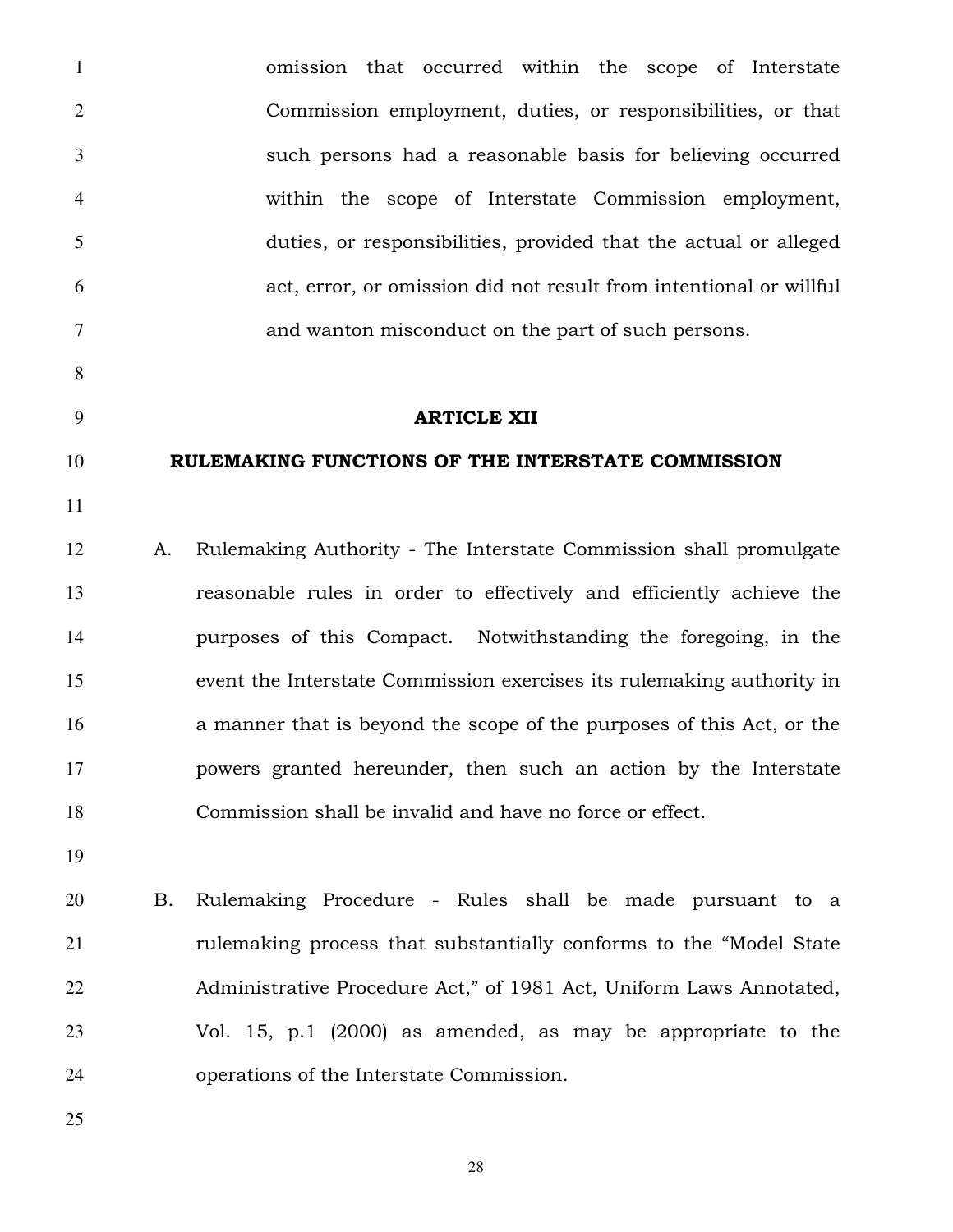| $\mathbf{1}$   | C. | Not later than thirty (30) days after a rule is promulgated, any person   |
|----------------|----|---------------------------------------------------------------------------|
| $\overline{2}$ |    | may file a petition for judicial review of the rule; provided, that the   |
| 3              |    | filing of such a petition shall not stay or otherwise prevent the rule    |
| 4              |    | from becoming effective unless the court finds that the petitioner has    |
| 5              |    | a substantial likelihood of success. The court shall give deference to    |
| 6              |    | the actions of the Interstate Commission consistent with applicable       |
| 7              |    | law and shall not find the rule to be unlawful if the rule represents a   |
| 8              |    | reasonable exercise of the Interstate Commission's authority.             |
| 9              |    |                                                                           |
| 10             | D. | If a majority of the legislatures of the compacting states rejects a Rule |
| 11             |    | by enactment of a statute or resolution in the same manner used to        |
| 12             |    | adopt the compact, then such rule shall have no further force and effect  |
| 13             |    | in any compacting state.                                                  |
| 14             |    |                                                                           |
| 15             |    | <b>ARTICLE XIII</b>                                                       |
| 16             |    | OVERSIGHT, ENFORCEMENT, AND DISPUTE RESOLUTION                            |
| 17             |    |                                                                           |
| 18             | A. | Oversight                                                                 |
| 19             |    | The executive, legislative and judicial branches of state<br>1.           |
| 20             |    | government in each member state shall enforce this compact                |
| 21             |    | and shall take all actions necessary and appropriate to                   |
| 22             |    | effectuate the compact's purposes and intent. The provisions              |
| 23             |    | of this compact and the rules promulgated hereunder shall                 |
| 24             |    | have standing as statutory law.                                           |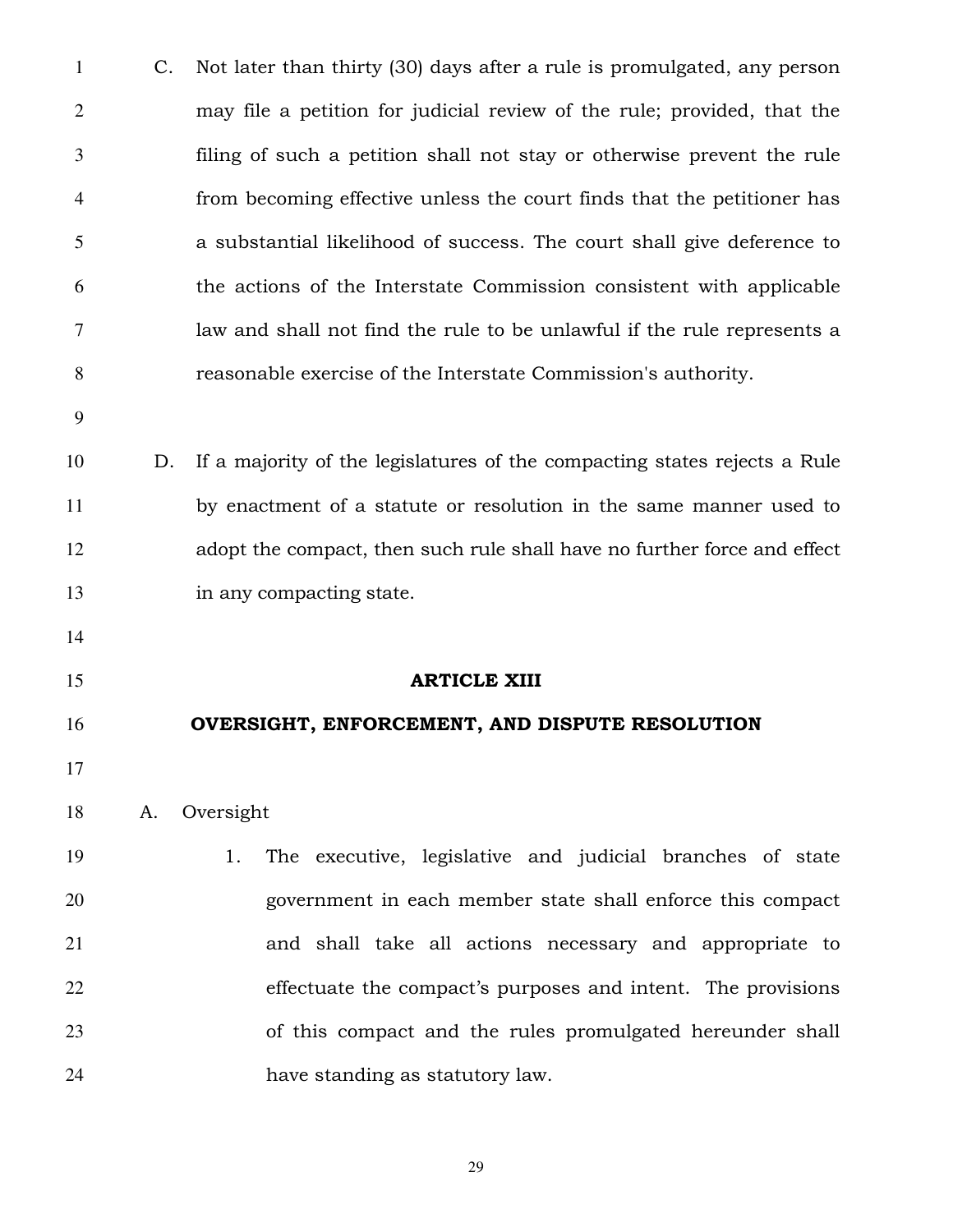- 2. All courts shall take judicial notice of the compact and the rules in any judicial or administrative proceeding in a member state pertaining to the subject matter of this compact which may affect the powers, responsibilities or actions of the Interstate Commission.
- 3. The Interstate Commission shall be entitled to receive all service of process in any such proceeding, and shall have standing to intervene in the proceeding for all purposes. Failure to provide service of process to the Interstate Commission shall render a judgment or order void as to the Interstate Commission, this compact or promulgated rules.
- 

B. Default, Technical Assistance, Suspension and Termination - If the Interstate Commission determines that a member state has defaulted in the performance of its obligations or responsibilities under this compact, or the bylaws or promulgated rules, the Interstate Commission shall:

1. Provide written notice to the defaulting state and other member states, of the nature of the default, the means of curing the default and any action taken by the Interstate Commission. The Interstate Commission shall specify the conditions by which the defaulting state must cure its default. 2. Provide remedial training and specific technical assistance

24 regarding the default.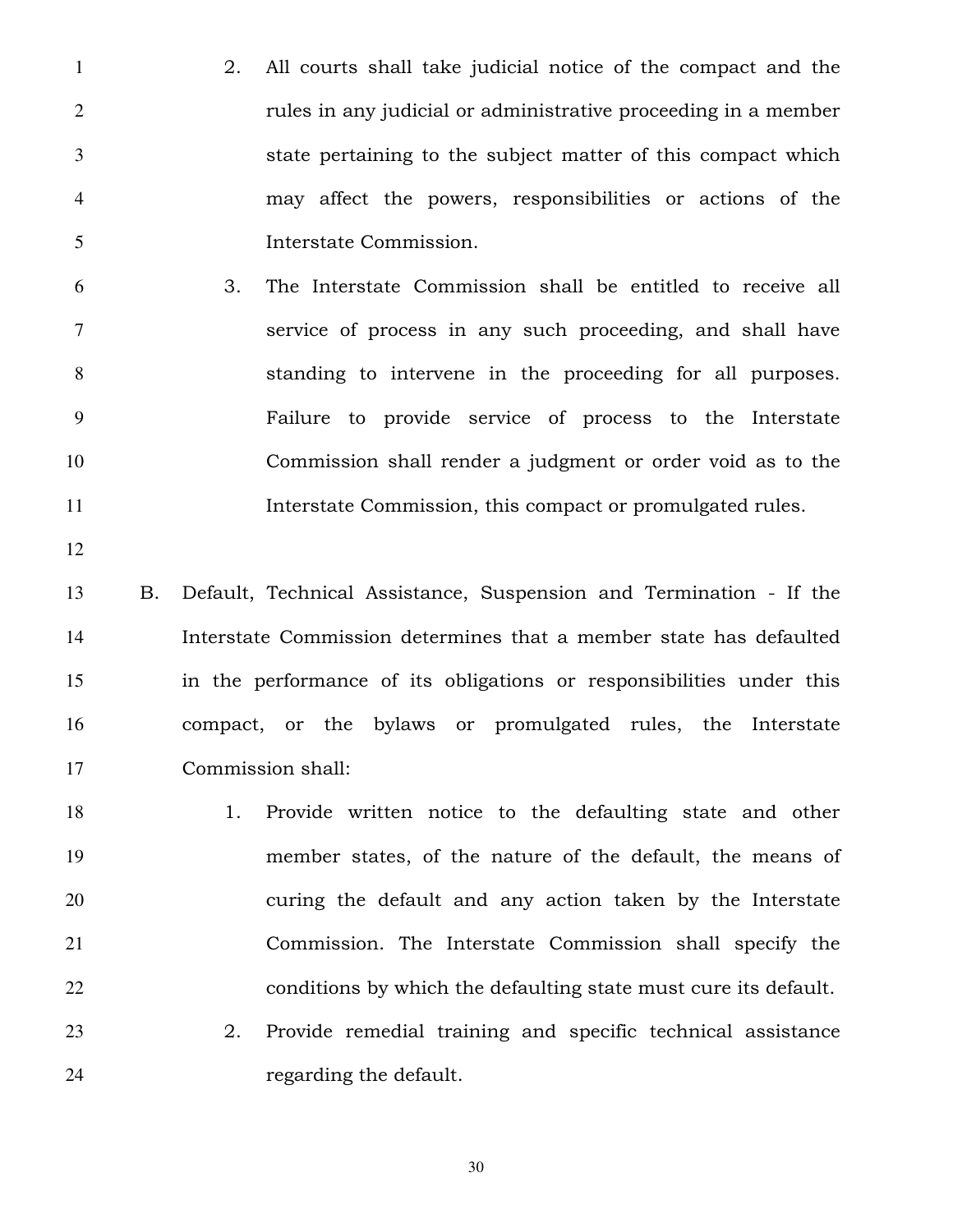3. If the defaulting state fails to cure the default, the defaulting state shall be terminated from the compact upon an affirmative vote of a majority of the member states and all rights, privileges and benefits conferred by this compact shall be terminated from the effective date of termination. A cure of the default does not relieve the offending state of obligations or liabilities incurred during the period of the default.

4. Suspension or termination of membership in the compact shall be imposed only after all other means of securing compliance have been exhausted. Notice of intent to suspend or terminate shall be given by the Interstate Commission to the Governor, the majority and minority leaders of the defaulting state's legislature, and each of the member states.

5. The state which has been suspended or terminated is responsible for all assessments, obligations and liabilities incurred through the effective date of suspension or termination including obligations, the performance of which extends beyond the effective date of suspension or 19 termination.

6. The Interstate Commission shall not bear any costs relating to any state that has been found to be in default or which has been suspended or terminated from the compact, unless otherwise mutually agreed upon in writing between the Interstate Commission and the defaulting state.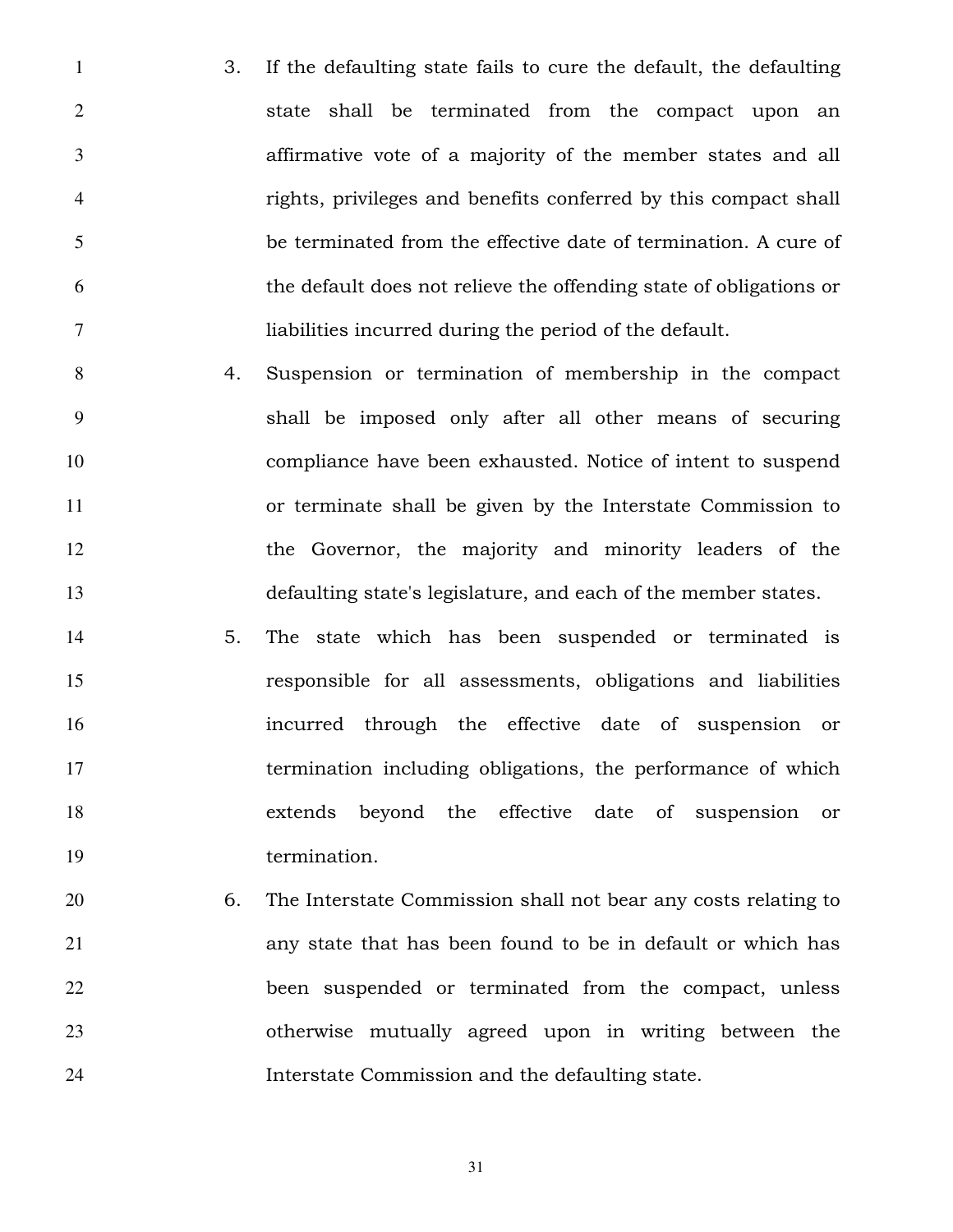| $\mathbf{1}$   |             | 7.          | The defaulting state may appeal the action of the Interstate      |
|----------------|-------------|-------------|-------------------------------------------------------------------|
| $\overline{2}$ |             |             | Commission by petitioning the U.S. District Court for the         |
| 3              |             |             | District of Columbia or the federal district where the Interstate |
| 4              |             |             | Commission has its principal offices. The prevailing party        |
| 5              |             |             | shall be awarded all costs of such litigation including           |
| 6              |             |             | reasonable attorney's fees.                                       |
| 7              |             |             |                                                                   |
| 8              | $C_{\cdot}$ |             | Dispute Resolution                                                |
| 9              |             | 1.          | The Interstate Commission shall attempt, upon the request of      |
| 10             |             |             | a member state, to resolve disputes which are subject to the      |
| 11             |             |             | compact and which may arise among member states and               |
| 12             |             |             | between member and non-member states.                             |
| 13             |             | 2.          | The Interstate Commission shall promulgate a rule providing       |
| 14             |             |             | for both mediation and binding dispute resolution for disputes    |
| 15             |             |             | as appropriate.                                                   |
| 16             |             |             |                                                                   |
| 17             | D.          | Enforcement |                                                                   |
| 18             |             | 1.          | The Interstate Commission, in the reasonable exercise of its      |
| 19             |             |             | discretion, shall enforce the provisions and rules of this        |
| 20             |             |             | compact.                                                          |
| 21             |             | 2.          | The Interstate Commission, may by majority vote of the            |
| 22             |             |             | members, initiate legal action in the United State District       |
| 23             |             |             | Court for the District of Columbia or, at the discretion of the   |
| 24             |             |             | Interstate Commission, in the federal district where the          |
| 25             |             |             | Interstate Commission has its principal offices, to enforce       |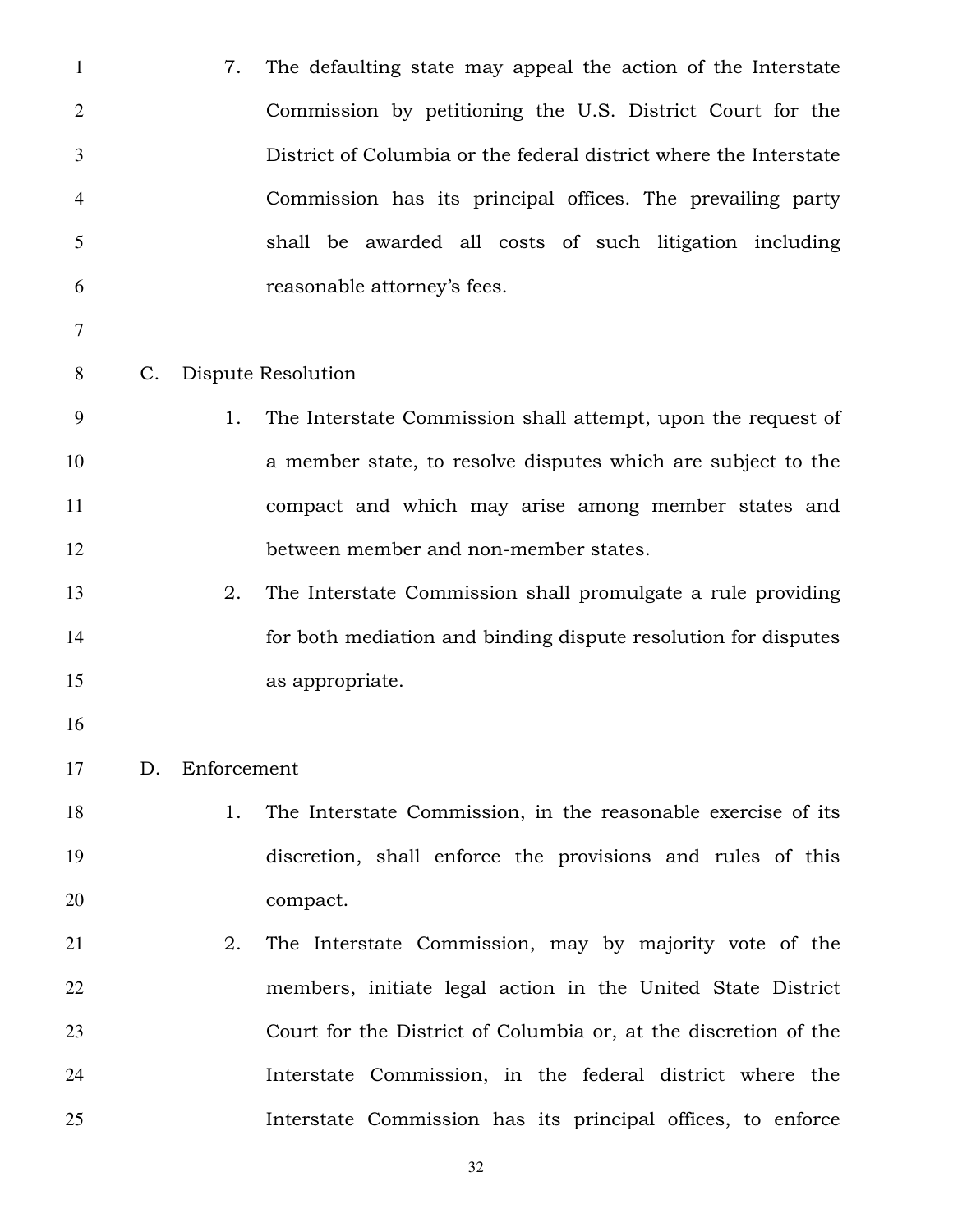compliance with the provisions of the compact, its promulgated rules and bylaws, against a member state in default. The relief sought may include both injunctive relief and damages. In the event judicial enforcement is necessary the prevailing party shall be awarded all costs of such litigation including reasonable attorney's fees. 3. The remedies herein shall not be the exclusive remedies of the Interstate Commission. The Interstate Commission may avail itself of any other remedies available under state law or the 10 regulation of a profession. **ARTICLE XIV FINANCING OF THE INTERSTATE COMMISSION**  A. The Interstate Commission shall pay, or provide for the payment of the reasonable expenses of its establishment, organization and ongoing activities. B. The Interstate Commission may levy on and collect an annual assessment from each member state to cover the cost of the operations and activities of the Interstate Commission and its staff which must be in a total amount sufficient to cover the Interstate Commission's annual budget as approved each year. The aggregate annual assessment amount shall be allocated based upon a formula to be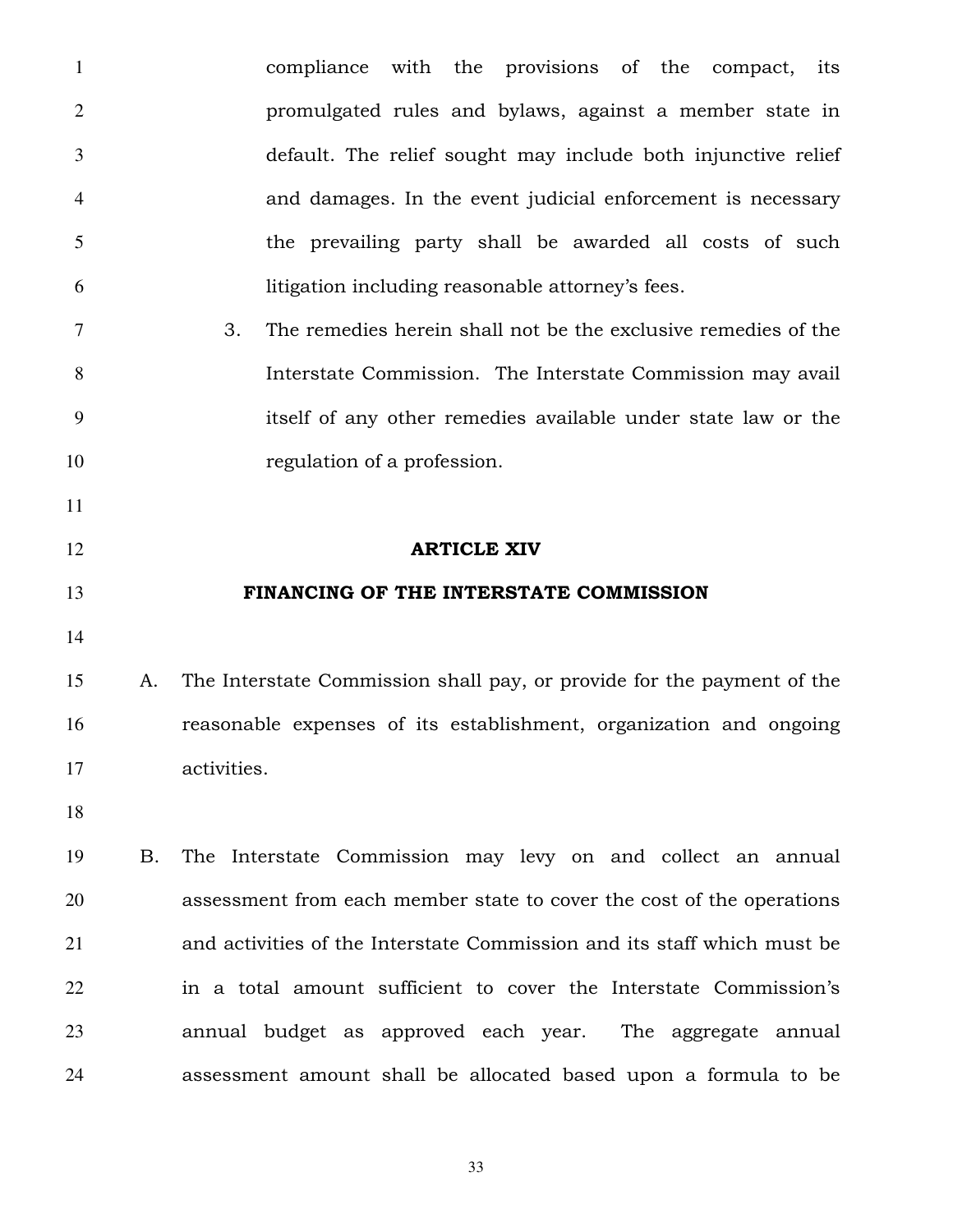- determined by the Interstate Commission, which shall promulgate a 2 rule binding upon all member states.
- 
- C. The Interstate Commission shall not incur obligations of any kind prior to securing the funds adequate to meet the same; nor shall the Interstate Commission pledge the credit of any of the member states, except by and with the authority of the member state.
- 

D. The Interstate Commission shall keep accurate accounts of all receipts and disbursements. The receipts and disbursements of the Interstate Commission shall be subject to the audit and accounting procedures established under its bylaws. However, all receipts and disbursements of funds handled by the Interstate Commission shall by audited yearly by a certified or licensed public accountant and the report of the audit shall be included in and become part of the annual report of the Interstate Commission.

- 
- 
- **ARTICLE XV**

## MEMBER STATES, EFFECTIVE DATE AND AMENDMENT

A. Any state is eligible to become a member state.

B. The compact shall become effective and binding upon legislative enactment of the compact into law by no less than ten (10) of the states. The effective date shall be no earlier than December 1, 2007.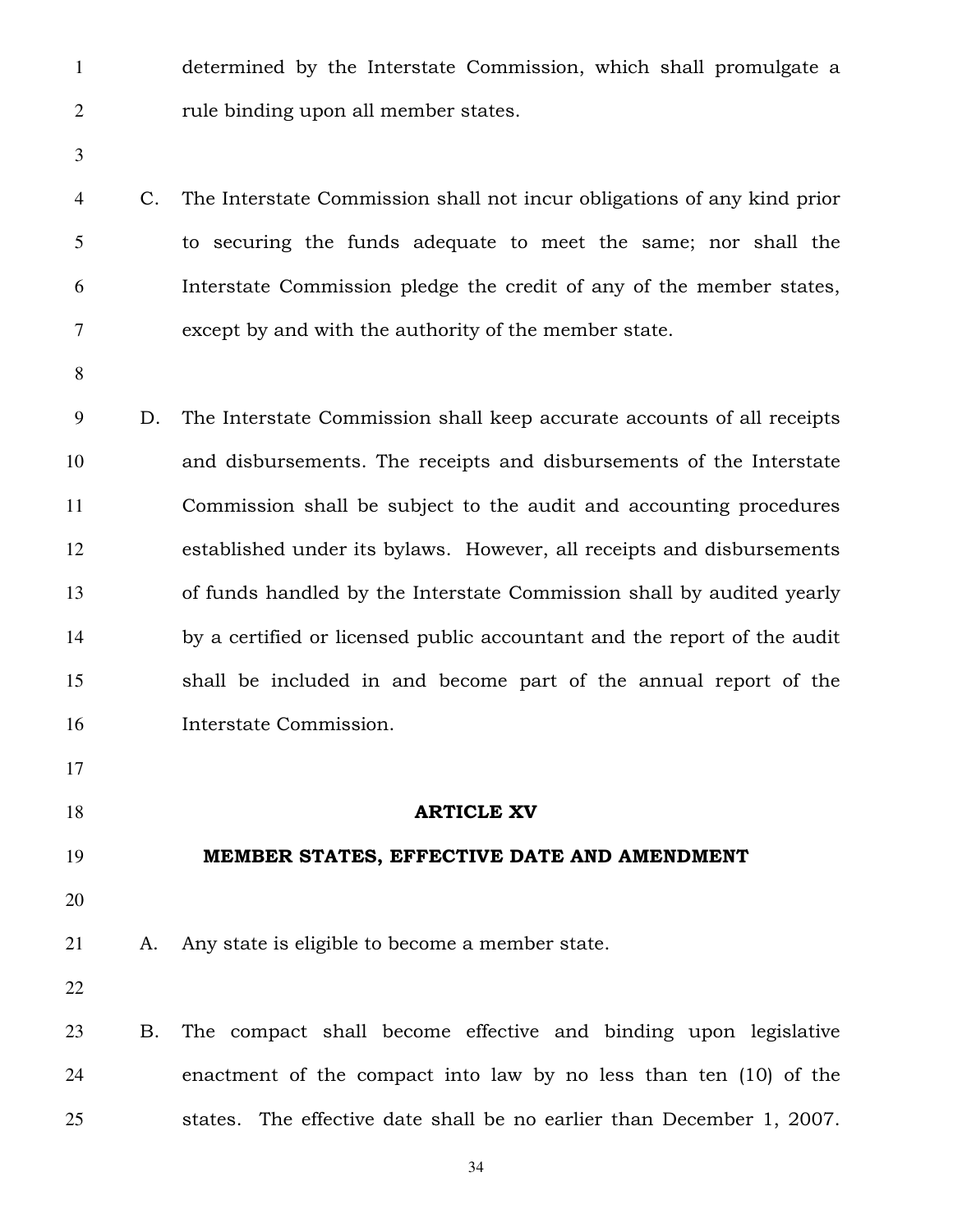Thereafter it shall become effective and binding as to any other member state upon enactment of the compact into law by that state. The governors of non-member states or their designees shall be invited to participate in the activities of the Interstate Commission on a non-voting basis prior to adoption of the compact by all states.

C. The Interstate Commission may propose amendments to the compact for enactment by the member states. No amendment shall become effective and binding upon the Interstate Commission and the member states unless and until it is enacted into law by unanimous consent of 11 the member states.

- 
- 
- 

## **ARTICLE XVI**

# **WITHDRAWAL AND DISSOLUTION**

#### A. Withdrawal

| 17 |    | 1. Once effective, the compact shall continue in force and remain |
|----|----|-------------------------------------------------------------------|
| 18 |    | binding upon each and every member state; provided that a         |
| 19 |    | member state may withdraw from the compact by specifically        |
| 20 |    | repealing the statute, which enacted the compact into law.        |
| 21 | 2. | Withdrawal from this compact shall be by the enactment of a       |
| 22 |    | statute repealing the same, but shall not take effect until one   |

(1) year after the effective date of such statute and until written notice of the withdrawal has been given by the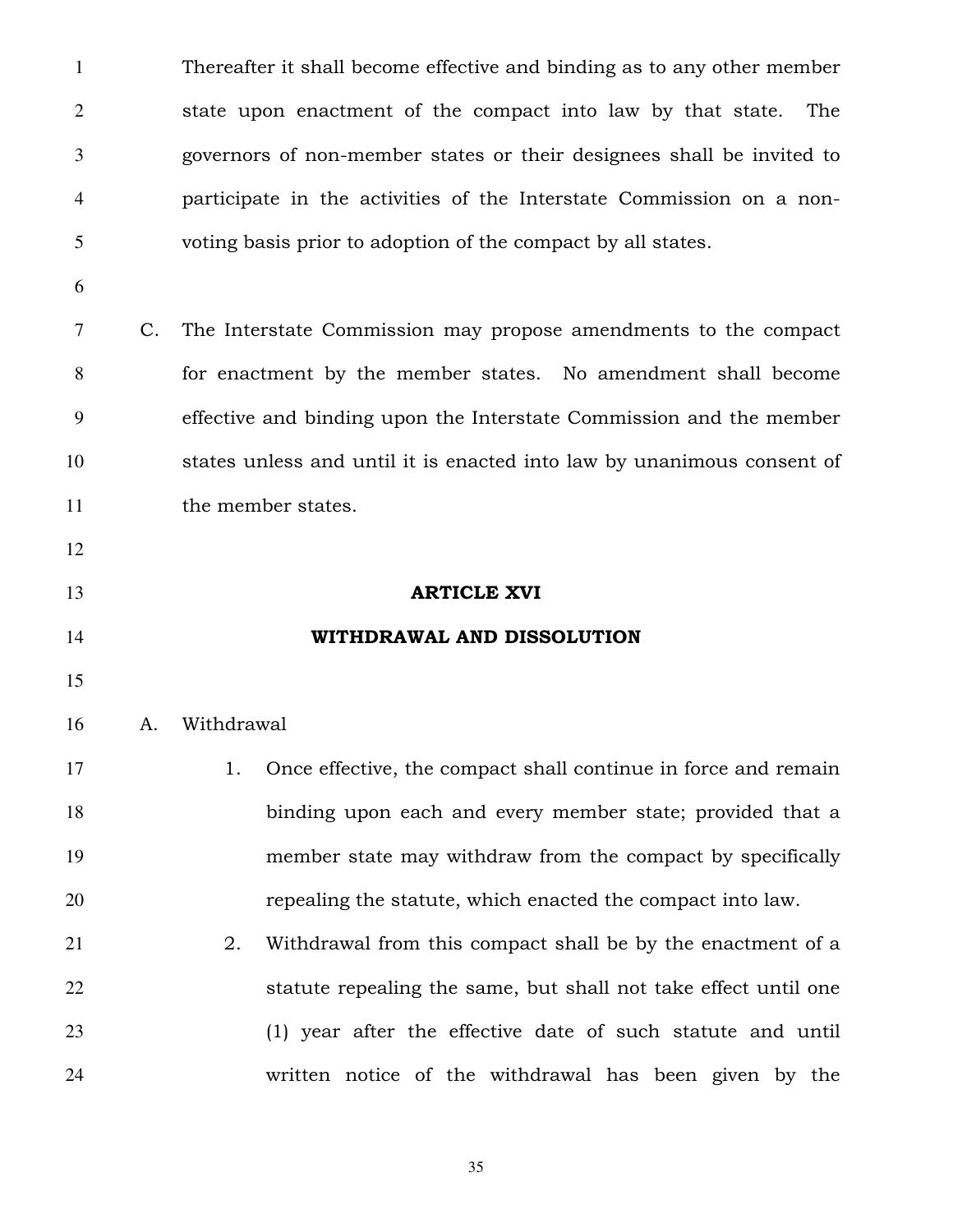withdrawing state to the Governor of each other member 2 jurisdiction.

- 3. The withdrawing state shall immediately notify the chairperson of the Interstate Commission in writing upon the introduction of legislation repealing this compact in the withdrawing state. The Interstate Commission shall notify the other member states of the withdrawing state's intent to withdraw within sixty (60) days of its receipt thereof.
- 4. The withdrawing state is responsible for all assessments, obligations and liabilities incurred through the effective date of withdrawal, including obligations, the performance of which extend beyond the effective date of withdrawal.
- 5. Reinstatement following withdrawal of a member state shall occur upon the withdrawing state reenacting the compact or upon such later date as determined by the Interstate Commission.
- 
- B. Dissolution of Compact

# 1. This compact shall dissolve effective upon the date of the withdrawal or default of the member state which reduces the membership in the compact to one (1) member state.

22 2. Upon the dissolution of this compact, the compact becomes null and void and shall be of no further force or effect, and the business and affairs of the Interstate Commission shall be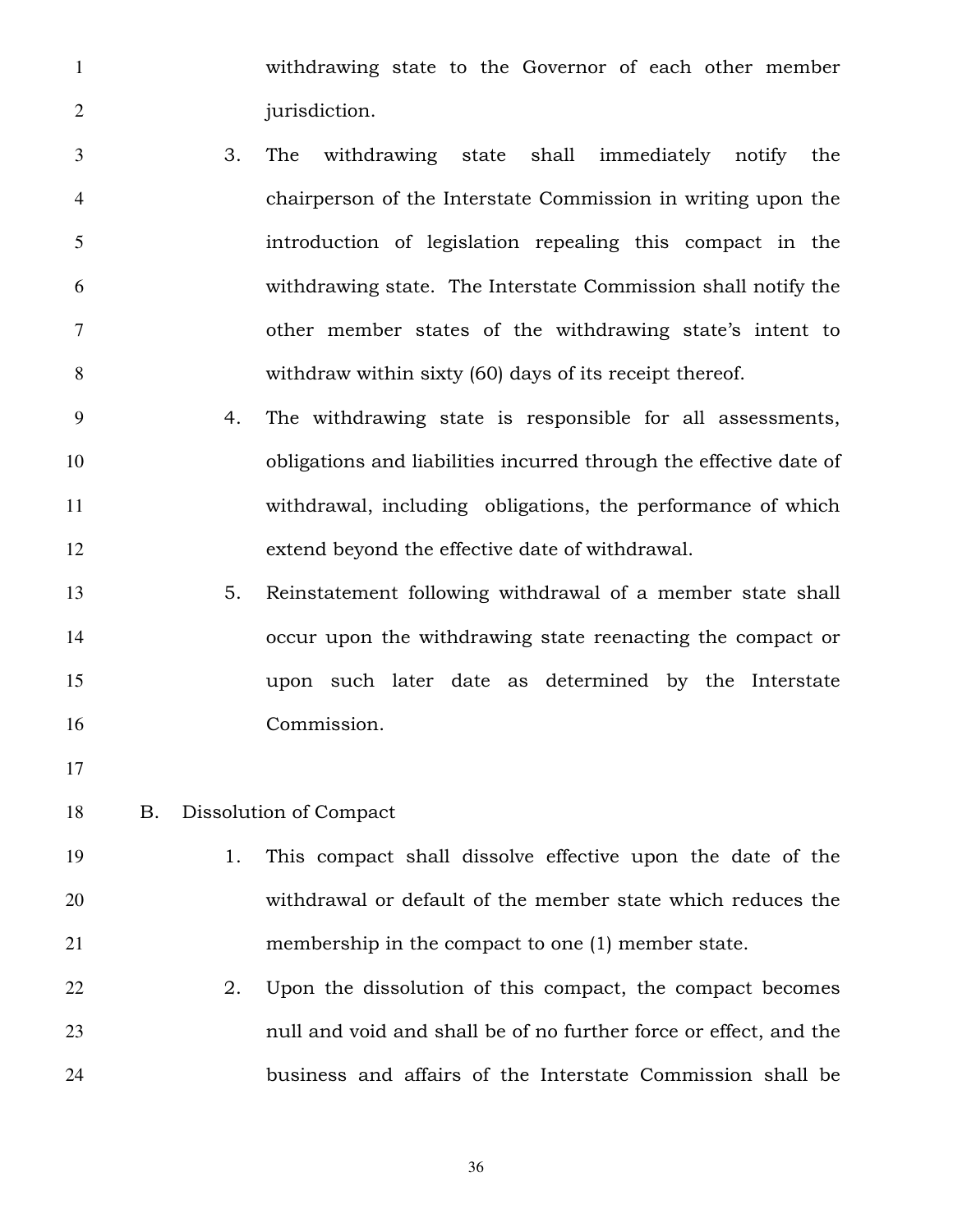| $\mathbf{1}$   |             | concluded and surplus funds shall be distributed in                       |
|----------------|-------------|---------------------------------------------------------------------------|
| $\overline{2}$ |             | accordance with the bylaws.                                               |
| 3              |             |                                                                           |
| $\overline{4}$ |             | <b>ARTICLE XVII</b>                                                       |
| 5              |             | SEVERABILITY AND CONSTRUCTION                                             |
| 6              |             |                                                                           |
| 7              | A.          | The provisions of this compact shall be severable, and if any phrase,     |
| 8              |             | clause, sentence or provision is deemed unenforceable, the remaining      |
| 9              |             | provisions of the compact shall be enforceable.                           |
| 10             |             |                                                                           |
| 11             | Β.          | The provisions of this compact shall be liberally construed to effectuate |
| 12             |             | its purposes.                                                             |
| 13             |             |                                                                           |
| 14             | $C_{\cdot}$ | Nothing in this compact shall be construed to prohibit the applicability  |
| 15             |             | of other interstate compacts to which the states are members.             |
| 16             |             |                                                                           |
| 17             |             | <b>ARTICLE XVIII</b>                                                      |
| 18             |             | BINDING EFFECT OF COMPACT AND OTHER LAWS                                  |
| 19<br>20       | A.          | Other Laws                                                                |
| 21             |             | 1.<br>Nothing herein prevents the enforcement of any other law of a       |
| 22             |             | member state that is not inconsistent with this compact.                  |
| 23             |             | All member states' laws conflicting with this compact are<br>2.           |
| 24             |             | superseded to the extent of the conflict.                                 |
| 25             |             |                                                                           |